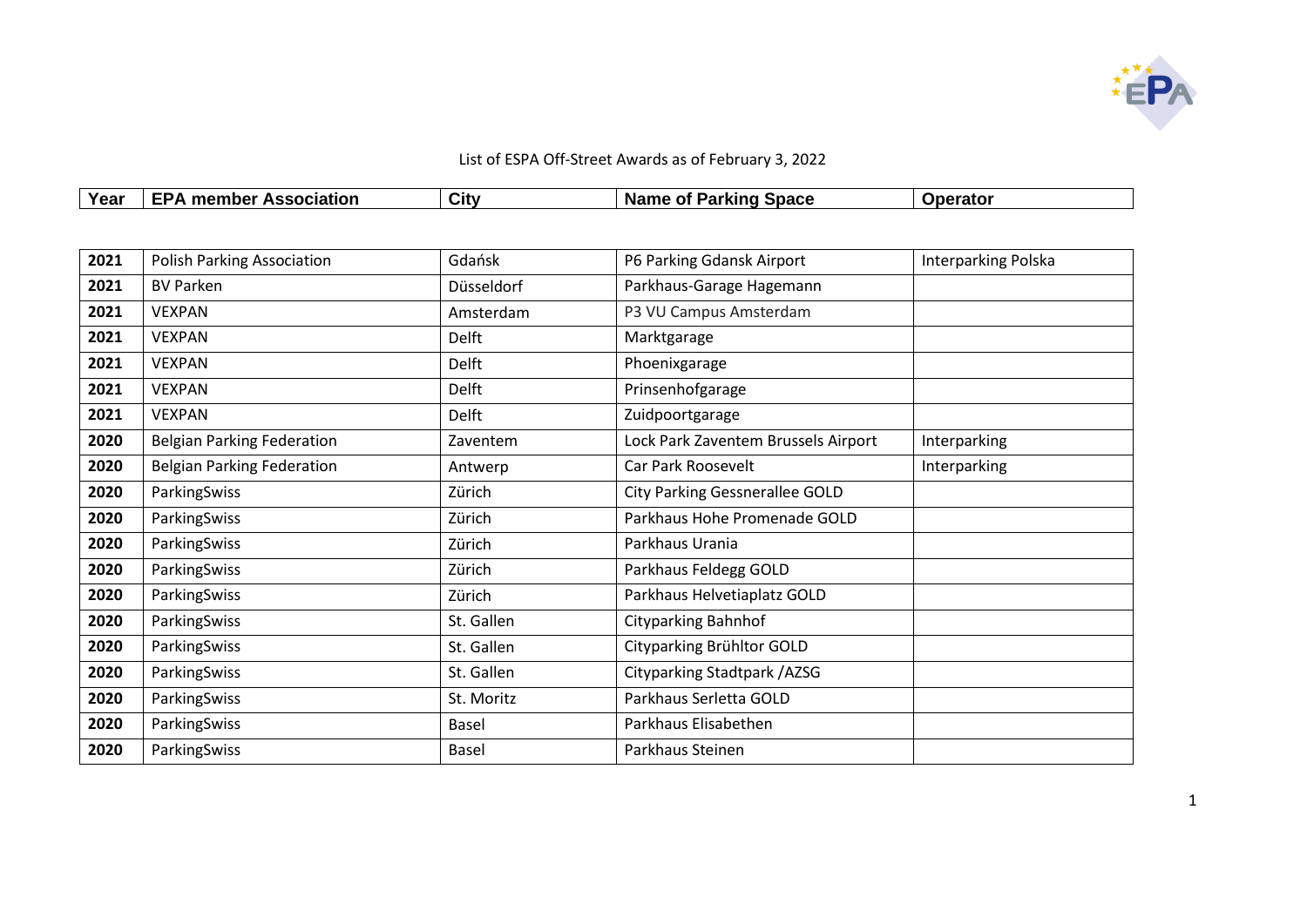

| Year | umber u<br>men<br><b>Association</b><br>. | $\sim$<br>utvٽ | <b>Space</b><br>Parking<br>- -- -<br>$\sim$<br><b>Na</b><br>me<br>ω | ∩rato∟ |
|------|-------------------------------------------|----------------|---------------------------------------------------------------------|--------|

| 2020 | ParkingSwiss  | Basel             | Centralbahnparking                 |                                   |
|------|---------------|-------------------|------------------------------------|-----------------------------------|
| 2020 | ParkingSwiss  | Basel             | Parkhaus City                      |                                   |
| 2020 | ParkingSwiss  | Basel             | Parkhaus Storchen                  |                                   |
| 2020 | ParkingSwiss  | Aarau             | Kasernen-Parking GOLD              |                                   |
| 2020 | ParkingSwiss  | Olten             | Parkhaus OL10 MEG                  |                                   |
| 2020 | ParkingSwiss  | <b>Biel</b>       | <b>APCOA Bahnhof Parking</b>       |                                   |
| 2020 | ParkingSwiss  | Thun              | Parkhaus City Ost Schlossberg GOLD |                                   |
| 2020 | ParkingSwiss  | Thun              | Parkhaus City Nord Grabengut       |                                   |
| 2020 | ParkingSwiss  | Morges            | Parking Centre Ville               |                                   |
| 2020 | ParkingSwiss  | Lausanne          | Parking de Bellefontaine           |                                   |
| 2020 | ParkingSwiss  | Lausanne          | Parking des Hôpitaux               |                                   |
| 2020 | ParkingSwiss  | Lausanne          | Parking Saint-François SA          |                                   |
| 2020 | <b>VEXPAN</b> | Leiden            | Garenmarkt Garage                  | Q-Park                            |
| 2020 | ASESGA        | Alcala de Henares | Parking La Paloma GOLD             | Interparking Spain                |
| 2020 | <b>ASESGA</b> | Alcala de Henares | Parking San Lucas GOLD             | Interparking Spain                |
| 2020 | ASESGA        | Madrid            | Parking Diaz Porlier GOLD          | Interparking Spain                |
| 2019 | <b>AIPARK</b> | Trieste           | Park San Sisto S.p.A.              | <b>INTERPARKING Italia S.r.l.</b> |
| 2019 | <b>AIPARK</b> | Firenze           | Parcheggio Stazione Santa Maria    | FIRENZE PARCHEGGI S.p.A.          |
|      |               |                   | Novella                            |                                   |
| 2019 | <b>FNMS</b>   | Paris             | Wagram - Arc de Triomphe           | <b>Interparking France</b>        |
| 2019 | <b>FNMS</b>   | Paris             | <b>Courcelles Champerret</b>       | Interparking France               |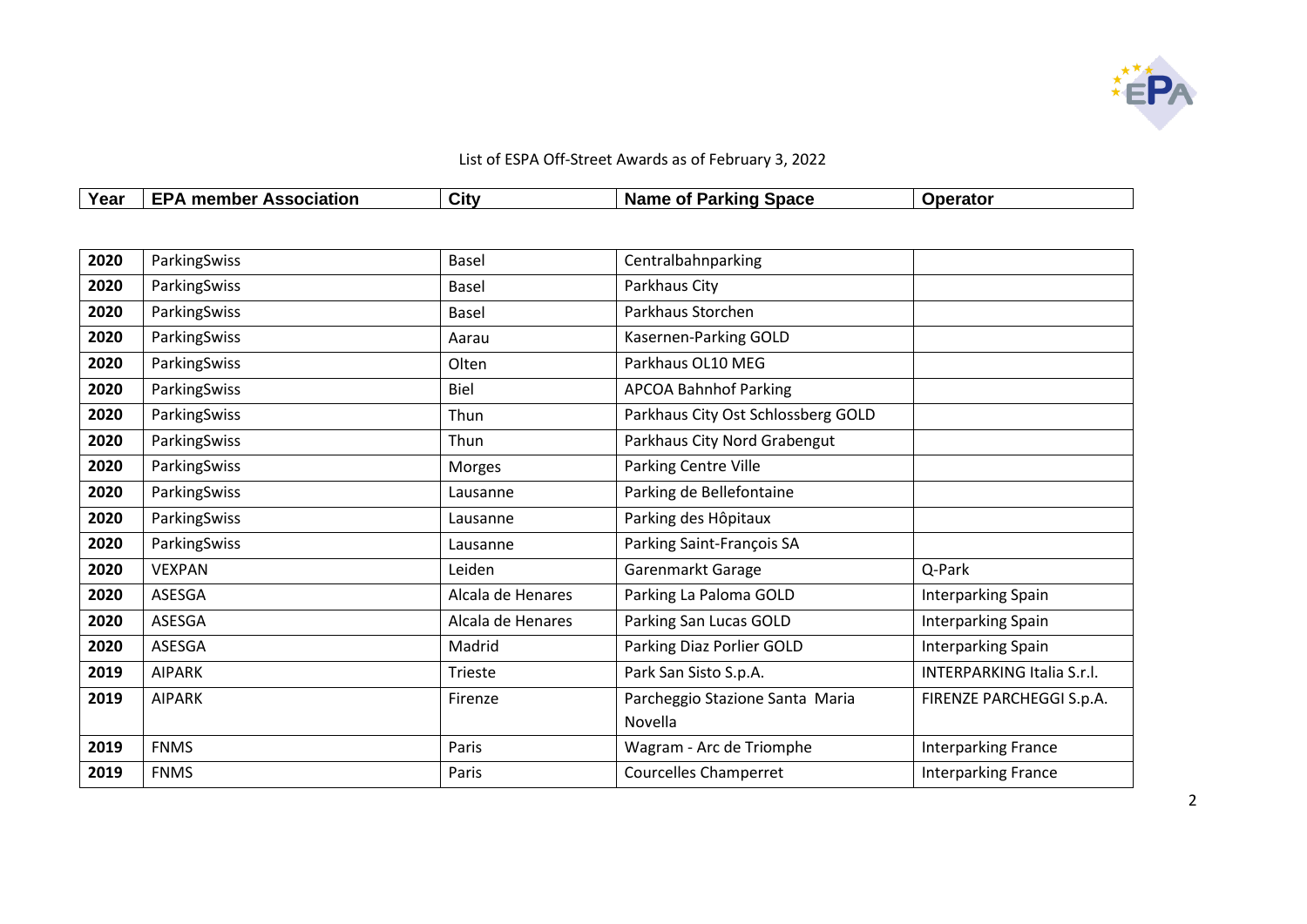

| List of ESPA Off-Street Awards as of February 3, 2022 |                               |      |                       |          |  |
|-------------------------------------------------------|-------------------------------|------|-----------------------|----------|--|
| Year                                                  | <b>EPA member Association</b> | City | Name of Parking Space | Operator |  |

| 2019 | <b>FNMS</b>                       | Paris                | Francois 1er                      | <b>Interparking France</b> |
|------|-----------------------------------|----------------------|-----------------------------------|----------------------------|
| 2019 | <b>FNMS</b>                       | Versailles           | Cathedrales                       | <b>Interparking France</b> |
| 2019 | <b>BV Parken</b>                  | Gießen               | Parkhaus am Bahnhof / Lahnstraße  | Contipark ParkgaragenGmbH  |
| 2019 | <b>BV Parken</b>                  | Dresden              | Tiefgarage Semperoper             | Contipark ParkgaragenGmbH  |
| 2019 | <b>BV Parken</b>                  | <b>Berlin</b>        | Parkhaus Landsberger Allee        | Contipark ParkgaragenGmbH  |
| 2019 | <b>BV Parken</b>                  | Köln                 | Parkhaus Galerie Wiener Platz     | Contipark International    |
|      |                                   |                      |                                   | Parking GmbH               |
| 2019 | <b>Belgian Parking Federation</b> | <b>Brussels</b>      | <b>Brussels Airport VIP GOLD</b>  | Interparking               |
| 2019 | Belgian Parking Federatio         | <b>Bruges</b>        | <b>Centrum Zand GOLD</b>          | Interparking               |
| 2019 | ASESGA                            | Arenys de Mar        | Jardíns del Xifre GOLD            | Interparking Hispania S.A. |
| 2019 | ASESGA                            | Valencia             | Tierno Galván GOLD                | Interparking Hispania S.A. |
| 2019 | ASESGA                            | Santander            | Castelar GOLD                     | Interparking Hispania S.A. |
| 2019 | ASESGA                            | <b>Bilbao</b>        | Plaza Euskadi y Ametzola GOLD     | Interparking Hispania S.A. |
| 2019 | ASESGA                            | Santurtzi            | Parque Santurtzi GOLD             | Interparking Hispania S.A. |
| 2019 | ASESGA                            | Tarragona            | Parking URV Campus Catalunya GOLD | Interparking Hispania S.A. |
| 2019 | ASESGA                            | Algeciras            | Menéndez Tolosa GOLD              | Interparking Hispania S.A. |
| 2019 | ASESGA                            | Algeciras            | Plaza de Andalucía GOLD           | Interparking Hispania S.A. |
| 2019 | ASESGA                            | Algeciras            | Sur de europa GOLD                | Interparking Hispania S.A. |
| 2019 | ASESGA                            | Jerez de la Frontera | <b>Hospital Jerez GOLD</b>        | Interparking Hispania S.A. |
| 2019 | ASESGA                            | Jerez de la Frontera | Centro (Caracuel) GOLD            | Interparking Hispania S.A. |
| 2019 | ASESGA                            | San Fernando         | Mercado Centro GOLD               | Estacionamientos Islenos,  |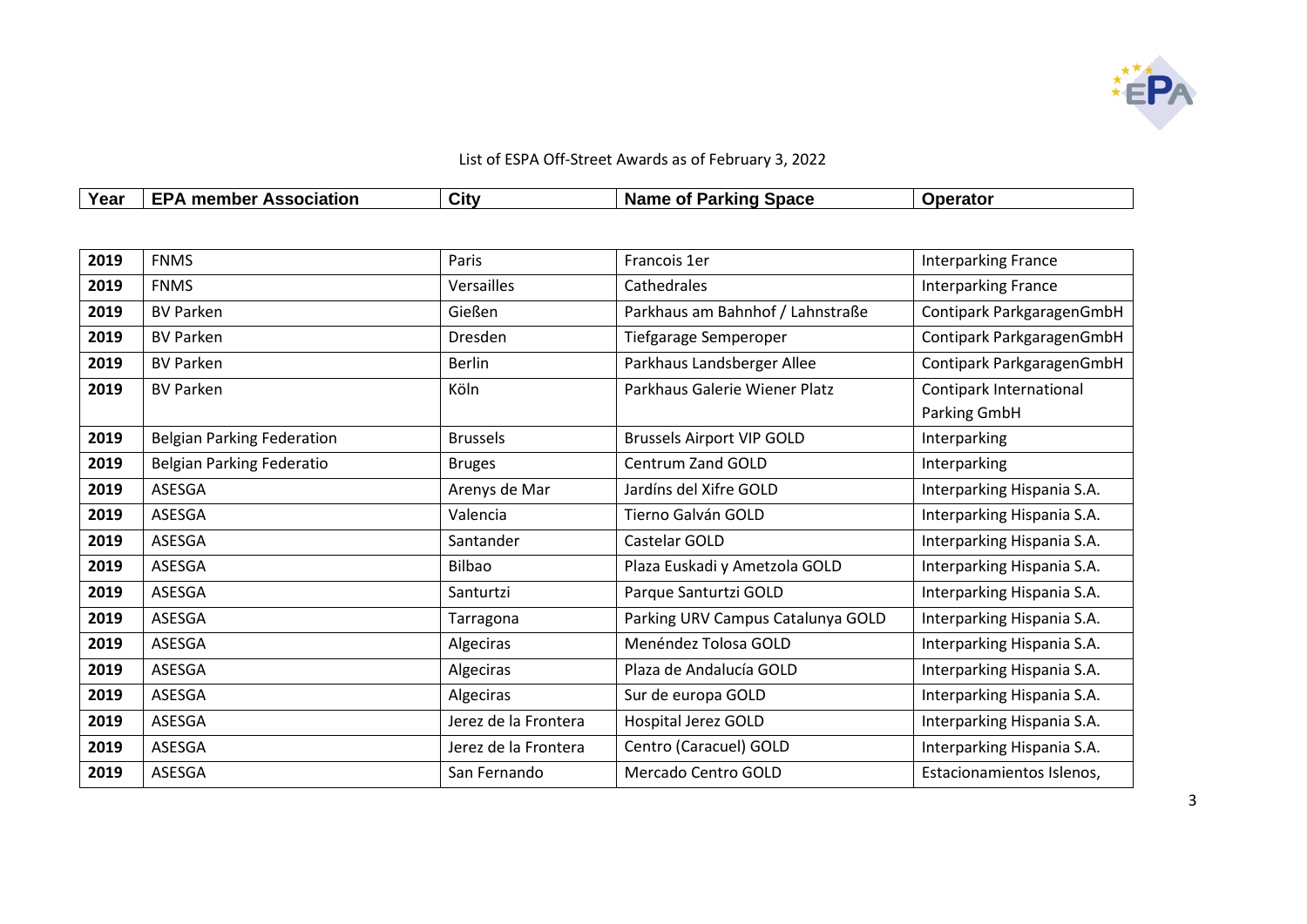

| <b>Voor</b><br>' Gal | <b>Association</b><br>umber :<br>men<br>. .<br>. . | $\sim$<br>Jit∨ | <b>Space</b><br>.<br>Parking<br>Ωt<br>name | <b>perato</b> |
|----------------------|----------------------------------------------------|----------------|--------------------------------------------|---------------|

|      |                               |                  |                                          | S.L.U.                     |
|------|-------------------------------|------------------|------------------------------------------|----------------------------|
| 2019 | ASESGA                        | Madrid           | Hernani GOLD                             | Interparking Hispania S.A. |
| 2019 | <b>WKO</b>                    | Steyr            | Stadtplatzgarage Steyr                   |                            |
| 2019 | <b>VEXPAN</b>                 | Spijkenisse      | Stadhuisgarage Spijkenisse               |                            |
| 2019 | <b>Hub Parking Technology</b> | Salford          | The Garage                               |                            |
| 2019 | <b>VEXPAN</b>                 | Groningen        | <b>Station Europapark Groningen GOLD</b> | Interparking               |
| 2019 | Parking Ireland               | Dublin           | Frascati Shopping Centre Car             | Euro Car Parks             |
|      |                               |                  | Park                                     |                            |
| 2019 | <b>Parking Swiss</b>          | Bern             | Parking City-West                        |                            |
| 2019 | <b>Parking Swiss</b>          | Bern             | Parking Casino GOLD                      |                            |
| 2019 | <b>Parking Swiss</b>          | Bern             | Parking Rathaus                          |                            |
| 2019 | <b>Parking Swiss</b>          | Thun             | Parking City West                        |                            |
| 2019 | <b>Parking Swiss</b>          | St. Gallen       | <b>Einstein Parking GOLD</b>             |                            |
| 2019 | <b>Parking Swiss</b>          | St. Gallen       | Parkgarage Raiffeisen-Zentrum            |                            |
| 2019 | <b>Parking Swiss</b>          | Lausanne         | Parking de Mon Repos GOLD                |                            |
| 2019 | <b>Parking Swiss</b>          | Lausanne         | P+R Vennes GOLD                          |                            |
| 2019 | <b>Parking Swiss</b>          | Lausanne         | Parking Port Ouchy GOLD                  |                            |
| 2019 | <b>Parking Swiss</b>          | La Tour-de-Peilz | Parking des Remparts GOLD                |                            |
| 2019 | <b>Parking Swiss</b>          | Nyon             | Parking de la Duche GOLD                 |                            |
| 2018 | <b>Parking Swiss</b>          | Bern             | Parking City-West Bern                   |                            |
| 2018 | <b>Parking Swiss</b>          | Carouge          | Parking Centre Commercial de la Praille  |                            |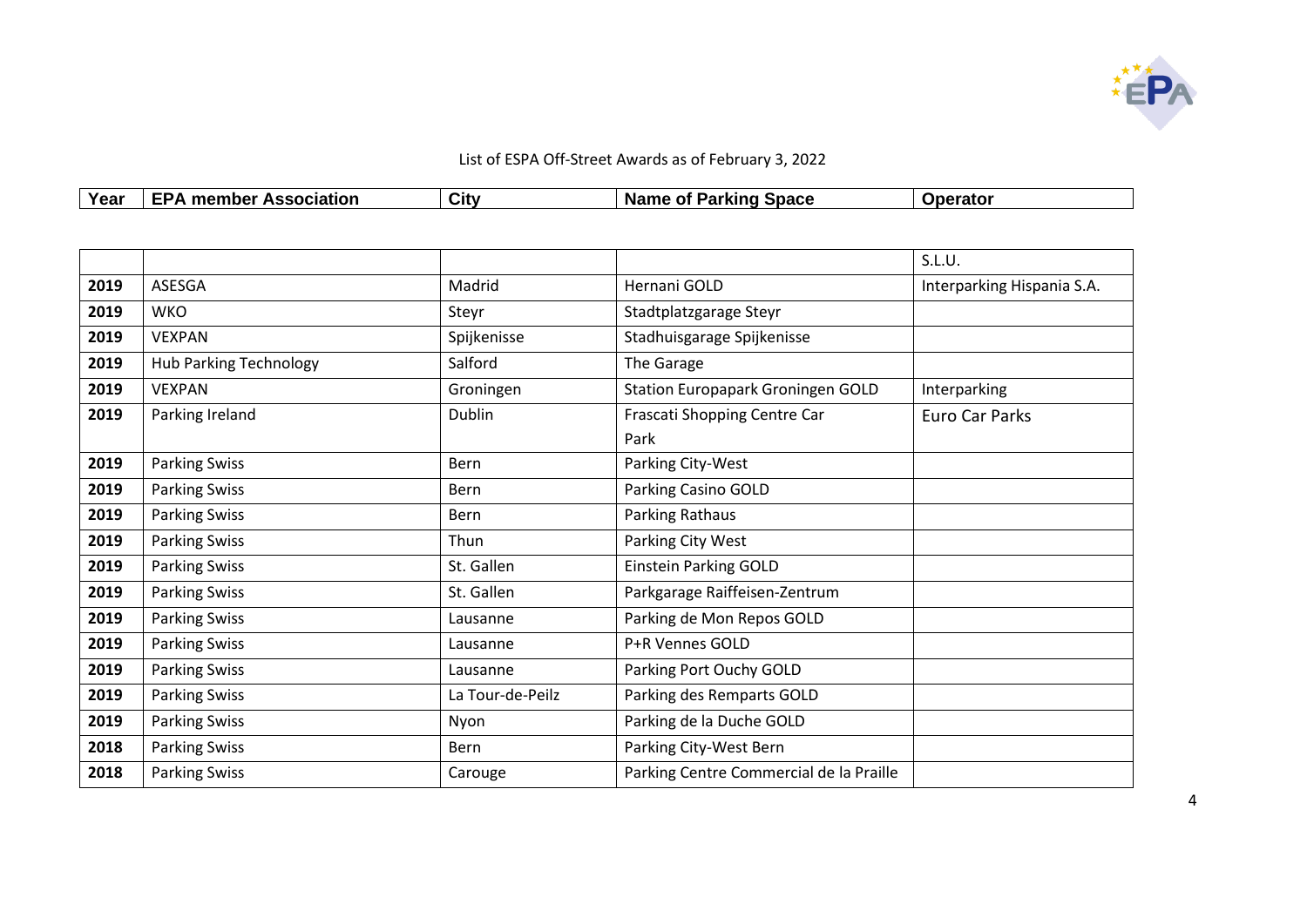

| Year<br>ו סט | $\lrcorner$ member<br><b>Association</b><br>. .<br>- - | City | <b>Space</b><br>א מוזואת<br>$\sim$ Parkin.<br>. Nar<br>ne<br>ω |  |
|--------------|--------------------------------------------------------|------|----------------------------------------------------------------|--|

| 2018 | <b>Parking Swiss</b> | Geneva                | <b>Fondations des Parkings</b>         |                         |
|------|----------------------|-----------------------|----------------------------------------|-------------------------|
| 2018 | <b>Parking Swiss</b> | Geneva                | Parking des Gazomètres Genève          |                         |
| 2018 | <b>Parking Swiss</b> | Geneva                | Parking de la Plaine de Plainpalais SA |                         |
| 2018 | <b>Parking Swiss</b> | <b>Thun</b>           | Parking City Süd Bahnhof Thun          |                         |
| 2018 | <b>Parking Swiss</b> | Bern                  | <b>Bahnhof Parking Bern</b>            |                         |
| 2018 | Parking Ireland      | Sligo                 | Quayside Shopping Centre Car Park      | Euro Car Parks          |
| 2018 | <b>FNMS</b>          | Menton                | Parking Vieille Ville Sablettes        | Interparking            |
| 2018 | <b>FNMS</b>          | <b>Bordeaux</b>       | Parking La Cite du Vin GOLD            | Interparking            |
| 2018 | <b>VEXPAN</b>        | Zwolle                | Katwolderpleingarage GOLD              | Zwolle Commune          |
| 2018 | <b>VEXPAN</b>        | Zaandam               | Zaans Medisch Centrum                  | Parking + Protection BV |
| 2018 | <b>VEXPAN</b>        | Rotterdam             | <b>Arrivals Parking</b>                | Interparking            |
| 2018 | <b>VEXPAN</b>        | Doetinchem            | Mediamarkt Doetinchem                  | Interparking            |
| 2018 | <b>VEXPAN</b>        | Den Haag              | <b>WTC The Hague</b>                   | Interparking            |
| 2018 | <b>VEXPAN</b>        | Den Haag              | <b>Helicon Den Haag</b>                | Interparking            |
| 2018 | <b>VEXPAN</b>        | Leiden                | Ringkade GOLD                          | Leiden Commune          |
| 2018 | <b>VEXPAN</b>        | Leiden                | Soestdijkkade GOLD                     | Leiden Commune          |
| 2018 | <b>VEXPAN</b>        | Amsterdam             | Albert Cuypparkeergarage               | Max Bögl Nederland B.V. |
| 2018 | <b>VEXPAN</b>        | Amsterdam             | Olympisch Stadion                      |                         |
| 2018 | <b>VEXPAN</b>        | Amsterdam             | Multi Functionee Parkeergebouw RAI     | Aan de Stegge           |
| 2018 | <b>VEXPAN</b>        | Driebergen-Rijsenburg | Parkeergarage P+R Driebergen-Zeist     | Aan de Stegge           |
|      |                      |                       | GOLD                                   |                         |
|      |                      |                       |                                        |                         |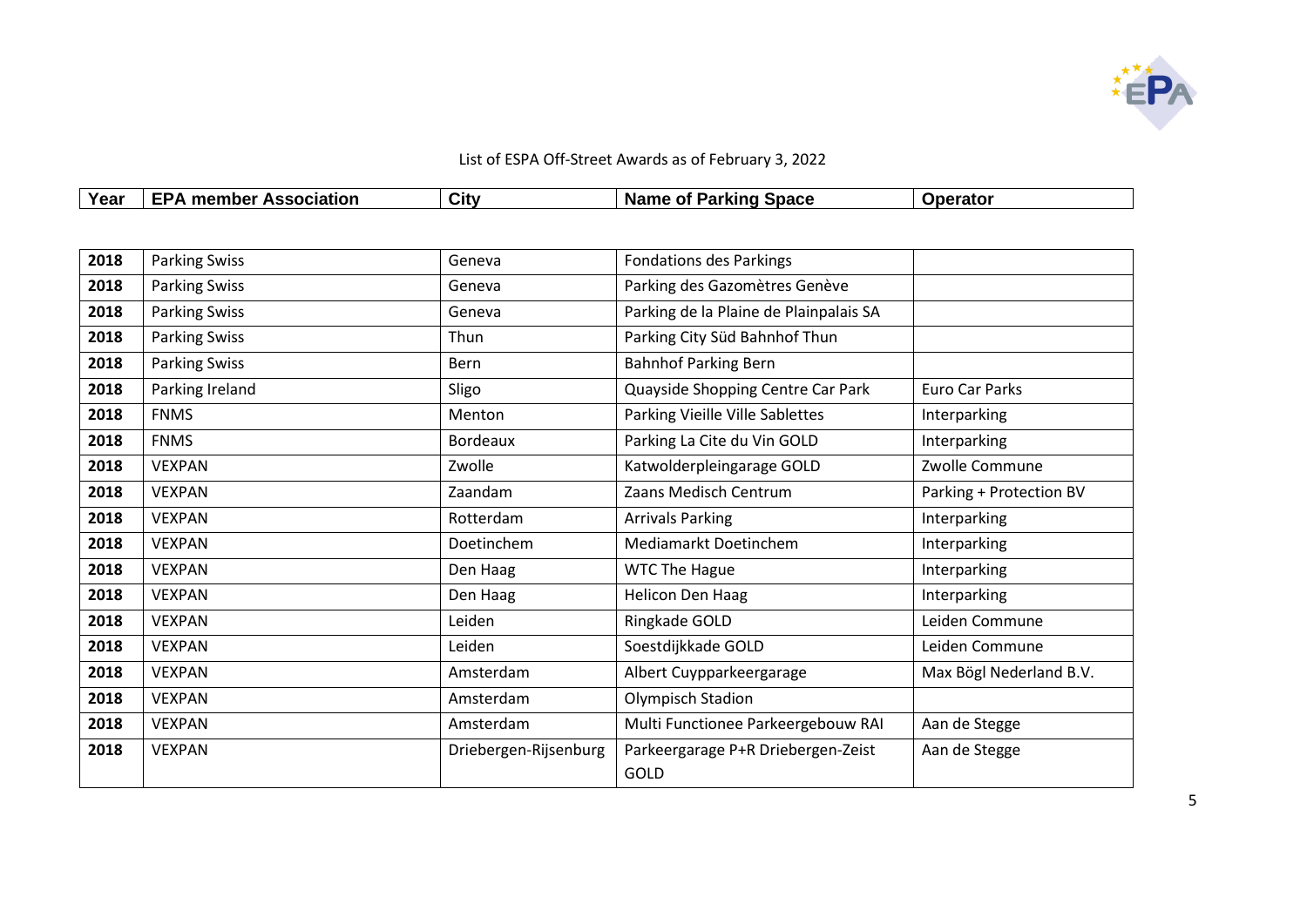

| Voor<br>l car | <b>Association</b><br>ember.<br>mer | City | <b>Space</b><br>where<br>$\sim$<br>יפטי<br>name<br>ω<br>'al NII I | $-$<br>ualu. |
|---------------|-------------------------------------|------|-------------------------------------------------------------------|--------------|

| 2018 | <b>VEXPAN</b>             | Berda                | Parkeergarage Amphia Ziekenhuis GOLD | Aan de Stegge                                     |
|------|---------------------------|----------------------|--------------------------------------|---------------------------------------------------|
| 2018 | <b>VEXPAN</b>             | s-Hertogenbosch      | Transferium Deutersestraat GOLD      | Gemeente s-Hertogenbosch                          |
| 2018 | <b>GOLDBECK West GmbH</b> | <b>Bochum</b>        | Aurelis Real Estate GmbH & Co. KG    | <b>GOLDBECK</b>                                   |
| 2018 | <b>AIPARK</b>             | Recanati             | Parking de la Ville                  | S.I.S. Segnaletica Industriale<br>Stradale S.r.l. |
| 2018 | ASESGA                    | Jerez de la Frontera | Mercado Centro                       |                                                   |
| 2018 | ASESGA                    | Valencia             | Avinguda al Vedat (Torrent)          | Interparking Hispania S.A.                        |
| 2018 | ASESGA                    | Valencia             | Porta de la Mar                      | Interparking Hispania S.A.                        |
| 2018 | ASESGA                    | Valencia             | Santa María Micaela                  | Interparking Hispania S.A.                        |
| 2018 | ASESGA                    | Valencia             | Glorieta Paz                         | Interparking Hispania S.A.                        |
| 2018 | <b>Parking Swiss</b>      | <b>Bern</b>          | Metro Autopark                       |                                                   |
| 2018 | <b>Parking Swiss</b>      | Bern                 | Metro Autopark                       |                                                   |
| 2018 | <b>Parking Swiss</b>      | <b>Bern</b>          | Metro Autopark                       |                                                   |
| 2018 | <b>Parking Swiss</b>      | <b>Bern</b>          | Metro Autopark Gold                  |                                                   |
| 2018 | Interparking Romania      | <b>Bucuresti</b>     | <b>Square Parking SRL</b>            | Interparking                                      |
| 2018 | <b>FNMS</b>               | <b>Bourges</b>       | Avaricum                             | Interparking                                      |
| 2018 | <b>FNMS</b>               | <b>Nimes</b>         | Nemausus (Gold)                      | Interparking                                      |
| 2018 | <b>FNMS</b>               | Antibes              | Palais des Congrès                   | Interparking                                      |
| 2018 | <b>FNMS</b>               | Fontaineblaeu        | Marché                               | Interparking                                      |
| 2018 | <b>FNMS</b>               | Albi                 | Les Cordeliers                       | Interparking                                      |
| 2018 | <b>FNMS</b>               | <b>Nimes</b>         | Coupole                              | Interparking                                      |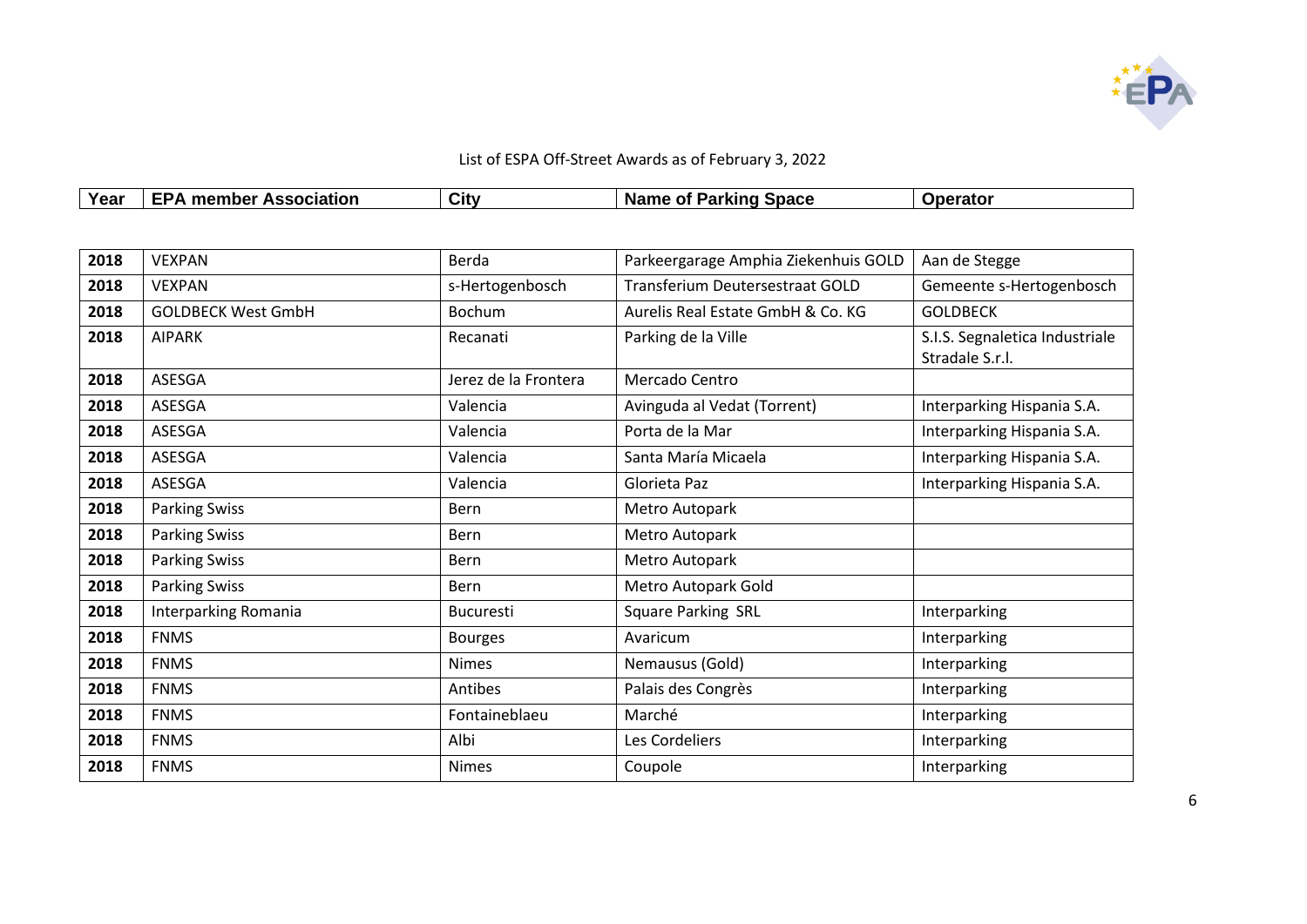

| <b>Year</b><br>י טעו | sociation<br>-----<br>- - -<br>nbe '<br>men | City | <b>Space</b><br>. Nam⁄<br>. <i>.</i><br>Ωt<br>kind<br>IJs.<br>. . | $\cdots$ |
|----------------------|---------------------------------------------|------|-------------------------------------------------------------------|----------|

| 2018 | <b>FNMS</b>          | <b>Nice</b>       | Sulzer                                | Interparking                                      |
|------|----------------------|-------------------|---------------------------------------|---------------------------------------------------|
| 2018 | <b>FNMS</b>          | <b>Nice</b>       | <b>Gare Thiers</b>                    | Interparking                                      |
| 2018 | <b>FNMS</b>          | Cannes            | Palais Stéphanie                      | Interparking                                      |
| 2018 | Vexpan               | Naarden           | 3 x Gold, 2 regular                   | ?                                                 |
| 2018 | Irish Parking Assoc. | <b>Dublin</b>     | Convention Centre Car Park (2 x Gold) | Euro Car Parks                                    |
| 2018 | <b>BV Parken</b>     | <b>Düsseldorf</b> | Parkgarage Hagemann                   | Parkgarage Hagemann                               |
| 2017 | <b>AIPARK</b>        | Recanati          | Centro Citta 2.0                      | S.I.S. Segnaletica Industriale<br>Stradale S.r.l. |
| 2017 | <b>BV Parken</b>     | Wien              | Interspar Gudrunstr.                  | Contipark Austria GmbH                            |
| 2017 | <b>BV Parken</b>     | Wien              | Interspar Florisdorf                  | Contipark Austria GmbH                            |
| 2017 | <b>BV Parken</b>     | Wuppertal         | PH Hofaue                             | Contipark ParkgaragenGmbH                         |
| 2017 | <b>BV Parken</b>     | Zwickau           | <b>TG Kornmarkt</b>                   | Contipark ParkgaragenGmbH                         |
| 2017 | <b>BV Parken</b>     | Köln              | PH Opernpassage                       | Contipark ParkgaragenGmbH                         |
| 2017 | Irish Parking Assoc. | Athlone           | Athlone Town Centre Car park (2x)     | Euro Car Parks                                    |
| 2017 | Irish Parking Assoc. | Newbridge         | Whitewater Shopping Centre (2x)       | <b>Euro Car Parks</b>                             |
| 2017 | Irish Parking Assoc. | <b>Dublin</b>     | Convention Centre Car Park (2x)       | Êuro Car Parks                                    |
| 2017 | Irish Parking Assoc. | <b>Dublin</b>     | Mater Hospital Car Park (2x)          | Euro Car Parks                                    |
| 2017 | Irish Parking Assoc. | <b>Dublin</b>     | Point Square Car Park (2xGold)        | Euro Car Parks                                    |
| 2017 | Irish Parking Assoc. | Limerick          | Charlotte's Quay Car Park (2xGold)    | Euro Car Parks                                    |
| 2017 | Vexpan               | Zoetermeer        | P2 Onderlangs                         | Interparking                                      |
| 2017 | Vexpan               | Utrecht           | Hoog Catherijne P5 GOLD               | Interparking                                      |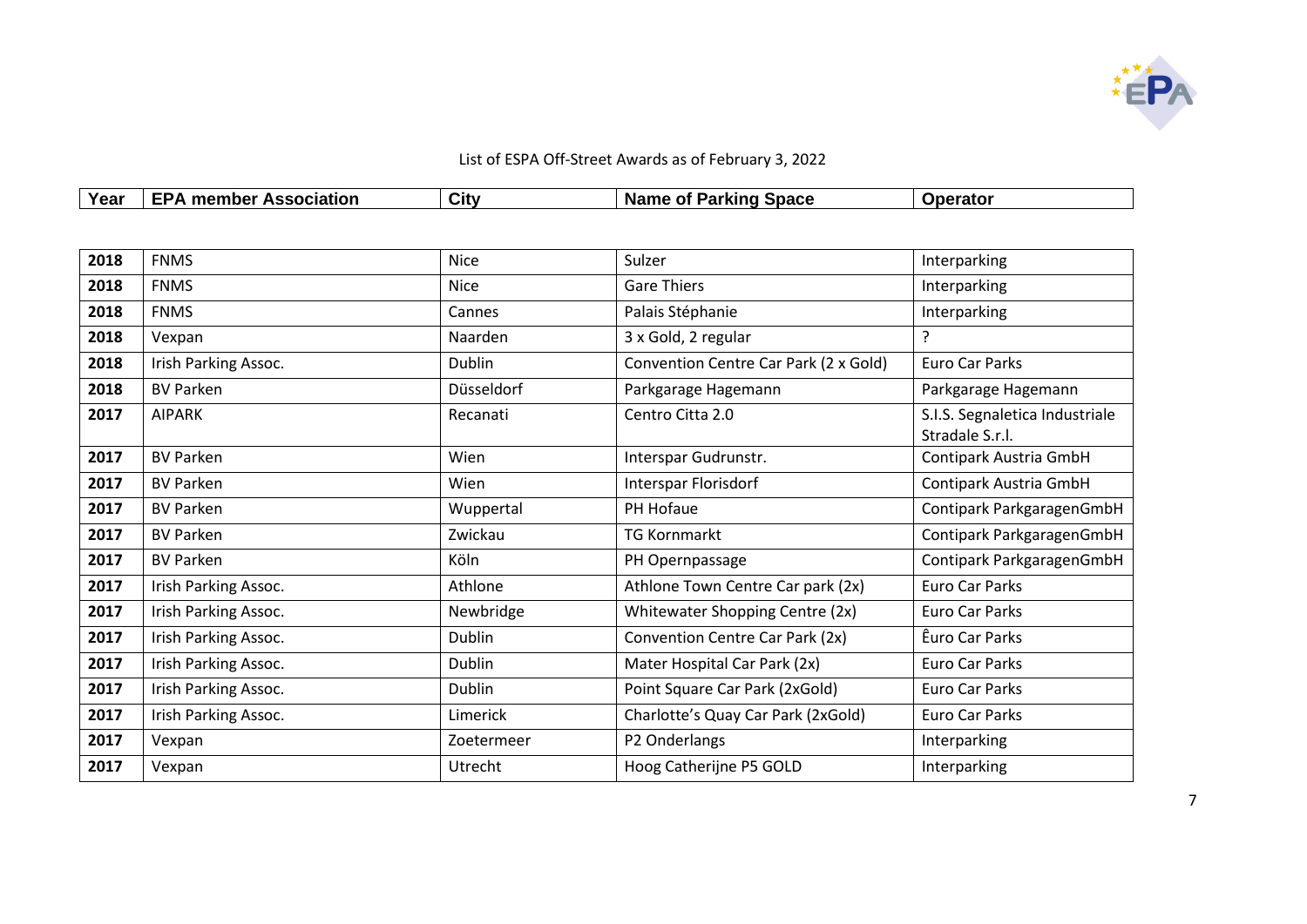

| Year | <b>Association</b><br>$\cdot$ member<br>י ש | City | Space<br>arking<br>Name<br>⊹ot<br>. | erator |
|------|---------------------------------------------|------|-------------------------------------|--------|

| 2017 | Vexpan               | Amsterdam         | <b>IJDockgarage Amsterdam GOLD</b> | Interparking            |
|------|----------------------|-------------------|------------------------------------|-------------------------|
| 2017 | Vexpan               | Den Haag          | Museumkwartier Den Haag GOLD       | Interparking            |
| 2017 | Vexpan               | Hoogeveen         | De Kaap GOLD                       | Gemeente Hoogeveen      |
| 2017 | Vexpan               | Leiden            | Lammermarkt Leiden GOLD            | Gemeente Leiden         |
| 2017 | Vexpan               | Den Bosch         | Jeroen Bosch Ziekenhuis GOLD       | Parking + Protection BV |
| 2017 | Vexpan               | Naarden           | 4 x Gold                           |                         |
| 2017 | <b>BV Parken</b>     | <b>Düsseldorf</b> | Parkcenter Kö                      | Parkhaus Hagemann       |
| 2017 | <b>BV Parken</b>     | Düsseldorf        | Parkcenter Kö                      | Parkhaus Hagemann       |
| 2017 | Vexpan               | S'Hertogenbosch   | St. Jans Ziekenhuis Gold           |                         |
| 2017 | <b>Parking Swiss</b> | Bern              | <b>Rathaus Parking</b>             |                         |
| 2017 | <b>Parking Swiss</b> | Zofingen          | Altstadt/Bahnhof Parkhaus          |                         |
| 2017 | <b>Parking Swiss</b> | St. Gallen        | Parkgarage Raiffeisen-Zentrum      |                         |
| 2017 | <b>Parking Swiss</b> | La Tour de Peilz  | Parking Les Remparts               |                         |
| 2017 | <b>Parking Swiss</b> | Nyon              | Parking de la Duche                |                         |
| 2017 | <b>Parking Swiss</b> | Bern              | Parking Casino                     |                         |
| 2017 | <b>Parking Swiss</b> | St. Gallen        | <b>Einstein Parking</b>            |                         |
| 2017 | <b>Parking Swiss</b> | <b>Bern</b>       | Inselparking                       |                         |
| 2017 | <b>Parking Swiss</b> | Lausanne          | Parking Port d'Ouchy               |                         |
| 2017 | <b>Parking Swiss</b> | Thun              | Parkhaus City West Thun            |                         |
| 2017 | <b>Parking Swiss</b> | Lausanne          | Parking de Mon Repos SA            |                         |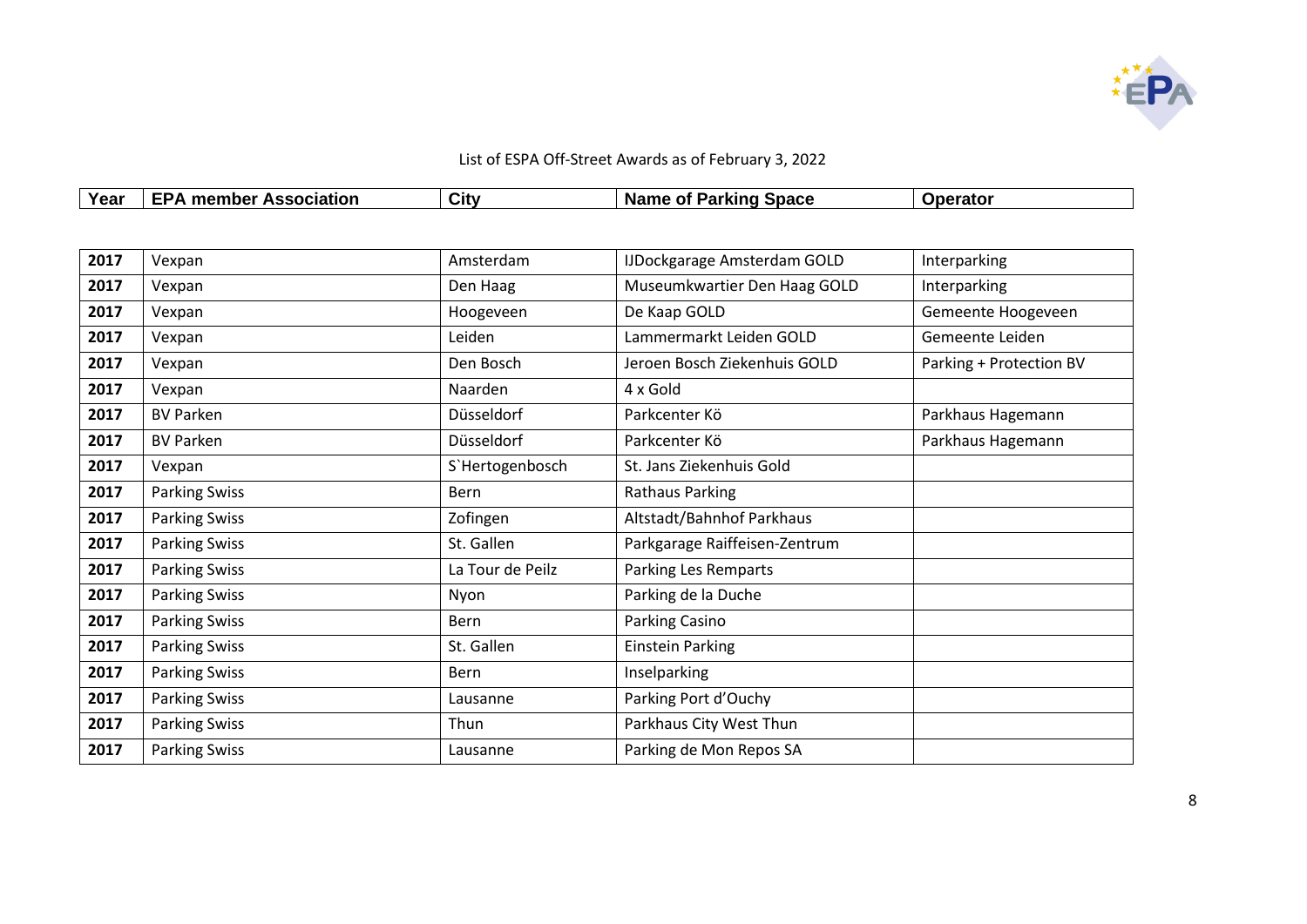

| Year | <b>Association</b><br>.nber<br>men | City | _arisine<br><b>Space</b><br><b>Name</b><br>ОT<br>arkınc | erator |
|------|------------------------------------|------|---------------------------------------------------------|--------|

| 2017 | <b>Parking Swiss</b>              | Lausanne         | P+R de Vennes                           |                                |
|------|-----------------------------------|------------------|-----------------------------------------|--------------------------------|
| 2017 | <b>Parking Swiss</b>              | Lausanne         | Parking du Centre                       |                                |
| 2017 | <b>Parking Swiss</b>              | Geneve           | P+R Sécheron GOLD                       |                                |
| 2017 | <b>Parking Swiss</b>              | Bern             | Metro-Parkhaus                          |                                |
| 2017 | <b>Parking Swiss</b>              | Schaffhausen     | Herrenacker-Parkhaus AG                 |                                |
| 2017 | <b>Parking Swiss</b>              | Zürich           | Parkhaus Messe Zürich                   |                                |
| 2017 | <b>Parking Swiss</b>              | Lausanne         | Parking Gare de Lausanne SA             |                                |
| 2017 | <b>Parking Swiss</b>              | <b>Bern</b>      | Parking City-West                       |                                |
| 2017 | <b>Parking Swiss</b>              | Geneve           | P+R Geneve Plage                        |                                |
| 2017 | <b>Parking Swiss</b>              | Geneve           | <b>Parking Saint-Antoine</b>            |                                |
| 2017 | <b>Parking Swiss</b>              | Geneve           | Parking Cornavin                        |                                |
| 2017 | Vexpan                            | Naarden          | 2 x GOLD Bosch Ziekenhuis               |                                |
| 2017 | Vexpan                            | Naarden          | 3 x Bosch Ziekenhuis                    |                                |
| 2017 | <b>BV Parken</b>                  | Frankfurt        | <b>TG Terminal 2</b>                    | Fraport                        |
| 2017 | <b>BV Parken</b>                  | Frankfurt        | <b>TG Terminal 1 GOLD</b>               | Fraport                        |
| 2017 | <b>BV Parken</b>                  | Frankfurt        | Parkhaus Terminal 1 GOLD                | Fraport                        |
| 2016 | <b>Polish Parking Association</b> | Wrocław          | Centennial Hal (Hala Stulecia) Car Park | <b>Budimex Parking Wroclaw</b> |
| 2016 | <b>AIPARK</b>                     | Fiumicino (Rome) | Breve Sosta T1                          | ADR MOBILITY S.r.l.            |
| 2016 | <b>AIPARK</b>                     | Fiumicino (Rome) | <b>Breve Sosta T3</b>                   | ADR MOBILITY S.r.l.            |
| 2016 | <b>AIPARK</b>                     | Fiumicino (Rome) | Multipiano B                            | ADR MOBILITY S.r.l.            |
|      |                                   |                  |                                         |                                |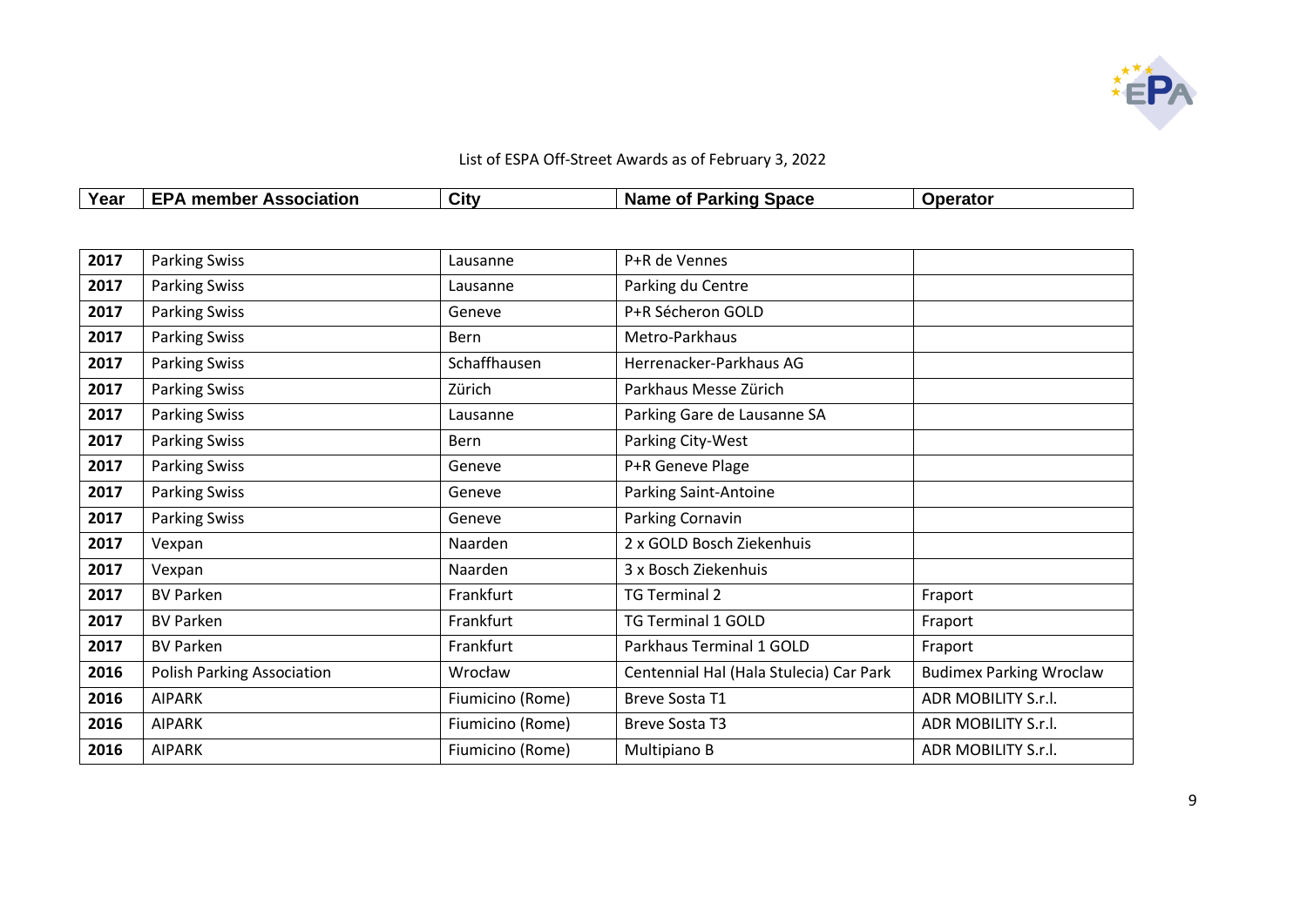

|      | List of ESPA Off-Street Awards as of February 3, 2022 |      |                              |                 |  |
|------|-------------------------------------------------------|------|------------------------------|-----------------|--|
| Year | <b>EPA member Association</b>                         | City | <b>Name of Parking Space</b> | <b>Operator</b> |  |

| 2016 | <b>AIPARK</b>        | Fiumicino (Rome) | Multipiano C                            | ADR MOBILITY S.r.l.     |
|------|----------------------|------------------|-----------------------------------------|-------------------------|
| 2016 | <b>AIPARK</b>        | Fiumicino (Rome) | Multipiano D                            | ADR MOBILITY S.r.l.     |
| 2016 | <b>AIPARK</b>        | Fiumicino (Rome) | Multipiano E                            | ADR MOBILITY S.r.l.     |
| 2016 | <b>AIPARK</b>        | Udine            | Primo Maggio                            | SITEMA SOSTA E MOBILITÀ |
|      |                      |                  |                                         | S.p.A.                  |
| 2016 | <b>Parking Swiss</b> | Aarau            | Kasernen-Parking GOLD                   |                         |
| 2016 | <b>Parking Swiss</b> | St. Gallen       | <b>Cityparking Bahnhof GOLD</b>         |                         |
| 2016 | <b>Parking Swiss</b> | Zürich           | <b>City Parking GOLD</b>                |                         |
| 2016 | <b>Parking Swiss</b> | <b>Kriens</b>    | Parkhaus Pilatusmarkt Kriens            |                         |
| 2016 | <b>Parking Swiss</b> | Geneve           | P+R Sécheron                            |                         |
| 2016 | <b>Parking Swiss</b> | Geneve           | Parking de la Plaine de Plainpalais SA  |                         |
| 2016 | <b>Parking Swiss</b> | Aarau            | Bahnhof-Parking                         |                         |
| 2016 | <b>Parking Swiss</b> | Carouge          | Parking Centre Commercial de la Praille |                         |
| 2016 | <b>Parking Swiss</b> | Bern             | Parking City West Bern                  |                         |
| 2016 | <b>Parking Swiss</b> | Lausanne         | Parking Saint-Francois SA               |                         |
| 2016 | <b>Parking Swiss</b> | Prilly           | Parking Malley-Lumieres                 |                         |
| 2016 | <b>Parking Swiss</b> | Lausanne         | Parking Gare de Lausanne SA             |                         |
| 2016 | <b>Parking Swiss</b> | Lausanne         | Parking des Hopiteaux SA                |                         |
| 2016 | <b>Parking Swiss</b> | Lausanne         | Parking de Bellefontaine SA             |                         |
| 2016 | <b>Parking Swiss</b> | Morges           | Parking Centre Ville Morgan SA          |                         |
| 2016 | <b>Parking Swiss</b> | St. Moritz       | Parkhaus Serletta                       |                         |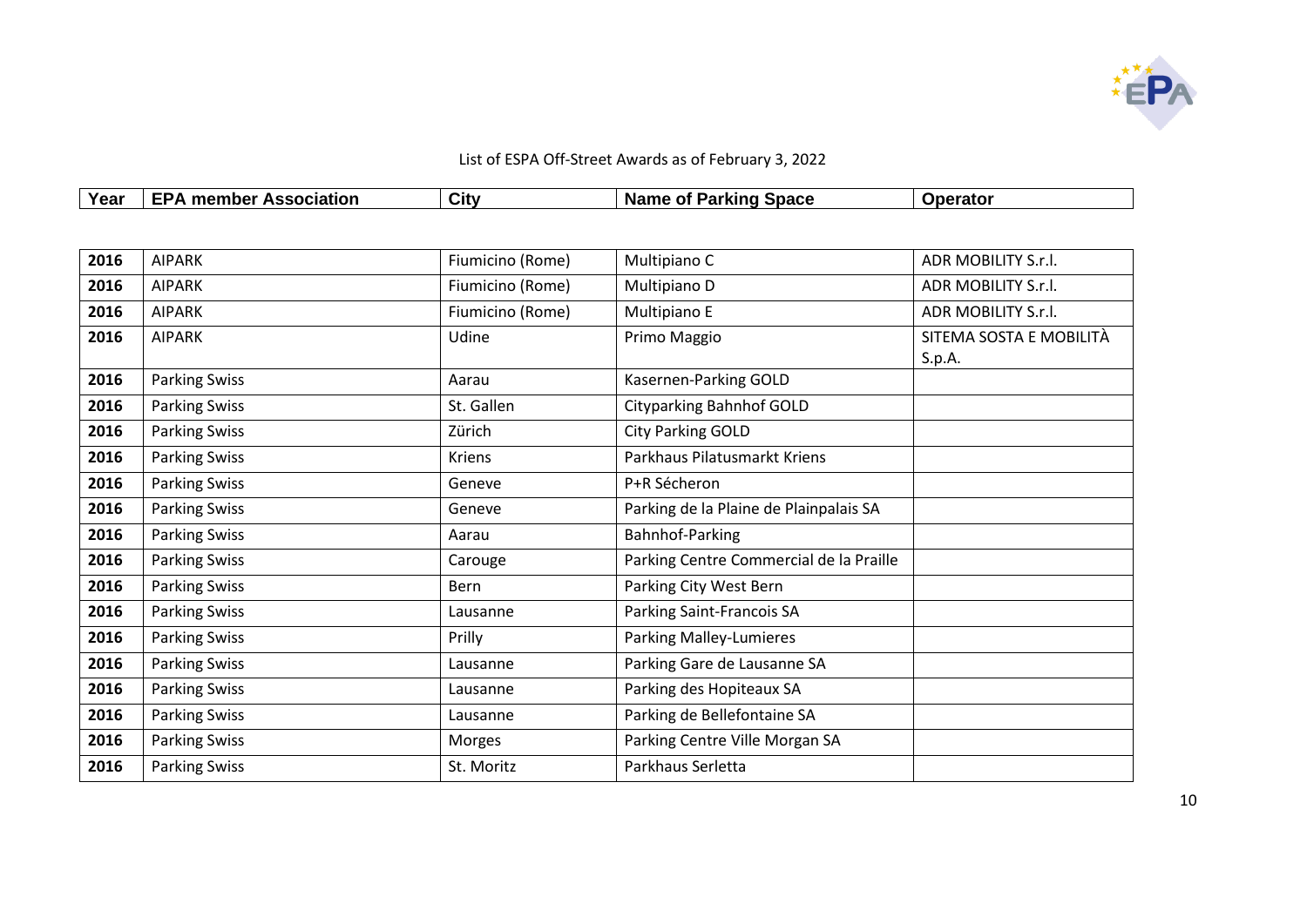

| List of ESPA Off-Street Awards as of February 3, 2022 |                               |      |                       |                 |  |
|-------------------------------------------------------|-------------------------------|------|-----------------------|-----------------|--|
| Year                                                  | <b>EPA member Association</b> | City | Name of Parking Space | <b>Operator</b> |  |

| 2016 | <b>Parking Swiss</b>               | Thun         | Parkhaus City Nord Grabengut   |                                           |
|------|------------------------------------|--------------|--------------------------------|-------------------------------------------|
| 2016 | <b>Parking Swiss</b>               | <b>Biel</b>  | <b>Apcoa Bahnhof Parking</b>   |                                           |
| 2016 | <b>Parking Swiss</b>               | Basel        | Parkhaus Storchen              |                                           |
| 2016 | <b>Parking Swiss</b>               | <b>Basel</b> | Parkhaus Steinen               |                                           |
| 2016 | <b>Parking Swiss</b>               | Basel        | Parkhaus Elisabethen           |                                           |
| 2016 | <b>Parking Swiss</b>               | Basel        | Parkhaus City                  |                                           |
| 2016 | <b>Parking Swiss</b>               | Basel        | Centralbahnparking             |                                           |
| 2016 | <b>Parking Swiss</b>               | Bern         | Metro Parkhaus                 |                                           |
| 2016 | <b>Parking Swiss</b>               | Olten        | Parkhaus OL 10                 |                                           |
| 2016 | <b>Parking Swiss</b>               | Schaffhausen | Herrenacker Parkhaus AG        |                                           |
| 2016 | <b>Parking Swiss</b>               | St. Gallen   | <b>Cityparking Stadtpark</b>   |                                           |
| 2016 | <b>Parking Swiss</b>               | St. Gallen   | Cityparking Brühltor           |                                           |
| 2016 | <b>Parking Swiss</b>               | Zürich       | Parkhaus Hohe Promenade        |                                           |
| 2016 | <b>Parking Swiss</b>               | Zürich       | Parkhaus Urania                |                                           |
| 2016 | <b>Parking Swiss</b>               | Zürich       | Parkhaus Messe Zürich          |                                           |
| 2016 | <b>British Parking Association</b> | Birmingham   | Edgbaston Street car park GOLD | Bullring Ltd.                             |
| 2016 | <b>British Parking Association</b> | Birmingham   | <b>B4 Car Park GOLD</b>        | B4 Parking Ltd.                           |
| 2016 | ASESGA                             | Murcia       | Alfonso X                      | Interparking Hispania S.A.                |
| 2016 | ASESGA                             | Barcelona    | Bilbao Llull 2 panels          | Barcelona de Serveis<br><b>Municipals</b> |
| 2016 | ASESGA                             | Barcelona    | Rius I Taulet 2 panels         | Barcelona de Serveis                      |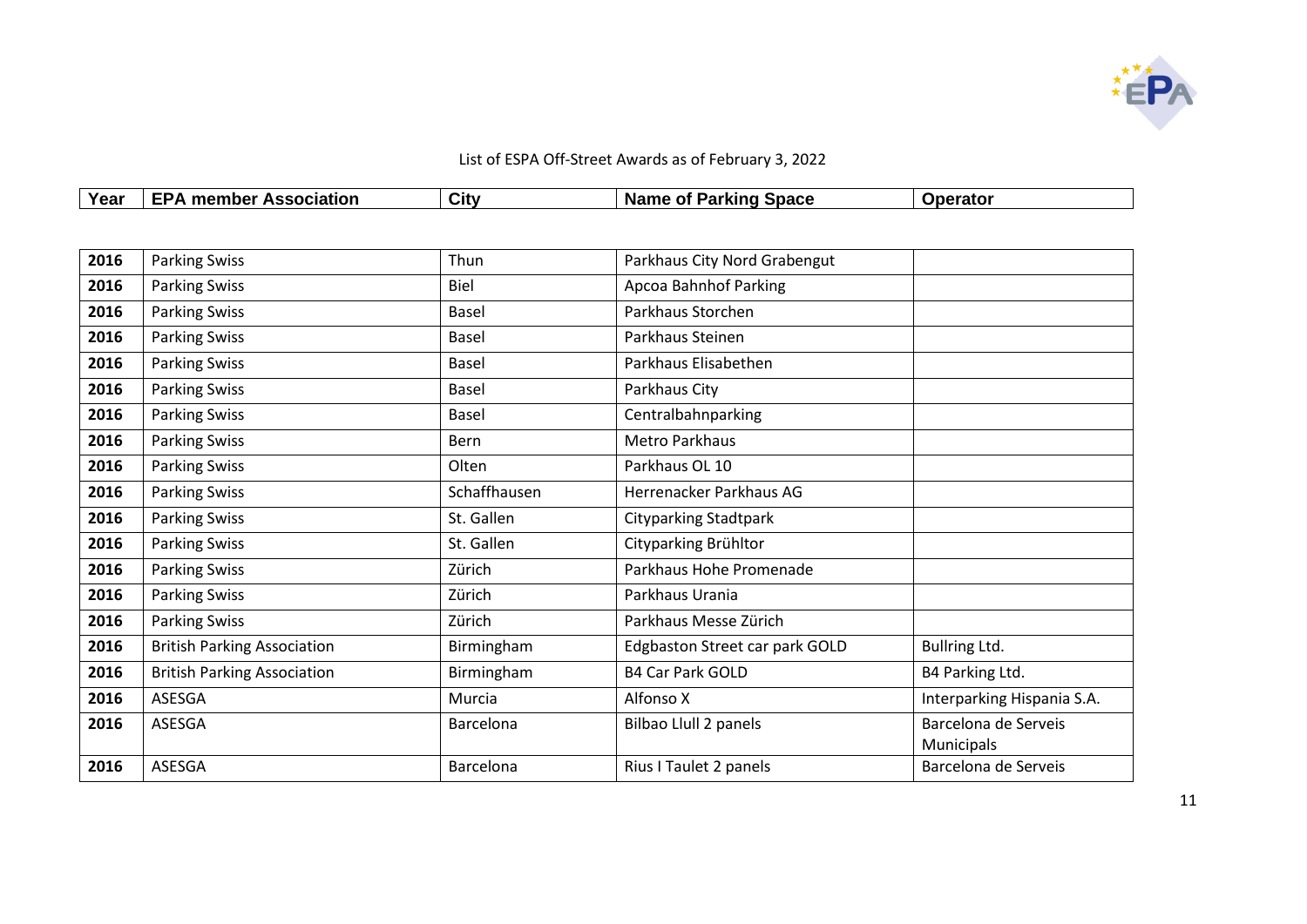

| Year | -----<br>--------<br><b>ssociation</b><br>npe<br><i><b>ILC</b></i><br>$\sim$<br>. .<br><br>$\sim$ $\sim$ | $\sim$<br>City | <b>Space</b><br>O1<br><b>Name</b><br>$\sim$<br>AIIIV<br>а | A |
|------|----------------------------------------------------------------------------------------------------------|----------------|-----------------------------------------------------------|---|

|      |                  |            |                           | Municipals               |
|------|------------------|------------|---------------------------|--------------------------|
| 2016 | ASESGA           | Barcelona  | Hospital del Mar 2 panels | Barcelona de Serveis     |
|      |                  |            |                           | Municipals               |
| 2016 | ASESGA           | Barcelona  | Rambla Poblenou 2 panels  | Barcelona de Serveis     |
|      |                  |            |                           | <b>Municipals</b>        |
| 2016 | ASESGA           | Barcelona  | Porta de Sarria 2 panels  | Barcelona de Serveis     |
|      |                  |            |                           | Municipals               |
| 2016 | <b>ASESGA</b>    | Barcelona  | Illa Borbo 2 panels       | Barcelona de Serveis     |
|      |                  |            |                           | Municipals               |
| 2016 | <b>ASESGA</b>    | Barcelona  | Passeig Maragall 2 panels | Barcelona de Serveis     |
|      |                  |            |                           | Municpals                |
| 2016 | <b>ASESGA</b>    | Barcelona  | Ona Glories 2 panels      | Barcelona de Serveis     |
|      |                  |            |                           | Municipals               |
| 2016 | <b>ASESGA</b>    | Barcelona  | Marina Gracia 2 panels    | Barcelona de Serveis     |
|      |                  |            |                           | Municipals               |
| 2016 | ASESGA           | Barcelona  | Flos/Calcat 2 panels      | Barcelona de Serveis     |
|      |                  |            |                           | Municipals               |
| 2016 | <b>BV Parken</b> | Lübeck     | Parkhaus am UKSH Gold     | UKSH Campus Lübeck       |
| 2016 | <b>VEXPAN</b>    | Zoetermeer | P 2 Bovenlangs            | Interparking             |
| 2016 | Vexpan           | Zoetermeer | Stadshart P 1             | Interparking             |
| 2016 | Vexpan           | Zoetermeer | Stadshart P 8             | Interparking             |
| 2016 | Vexpan           | Enschede   | Heekgarage                | Parkbeerbedrijf Gemeente |
|      |                  |            |                           | Enschede                 |
| 2016 | Vexpan           | Harderwijk | Houtwal Harderwijk GOLD   | Gemeente Harderwijk      |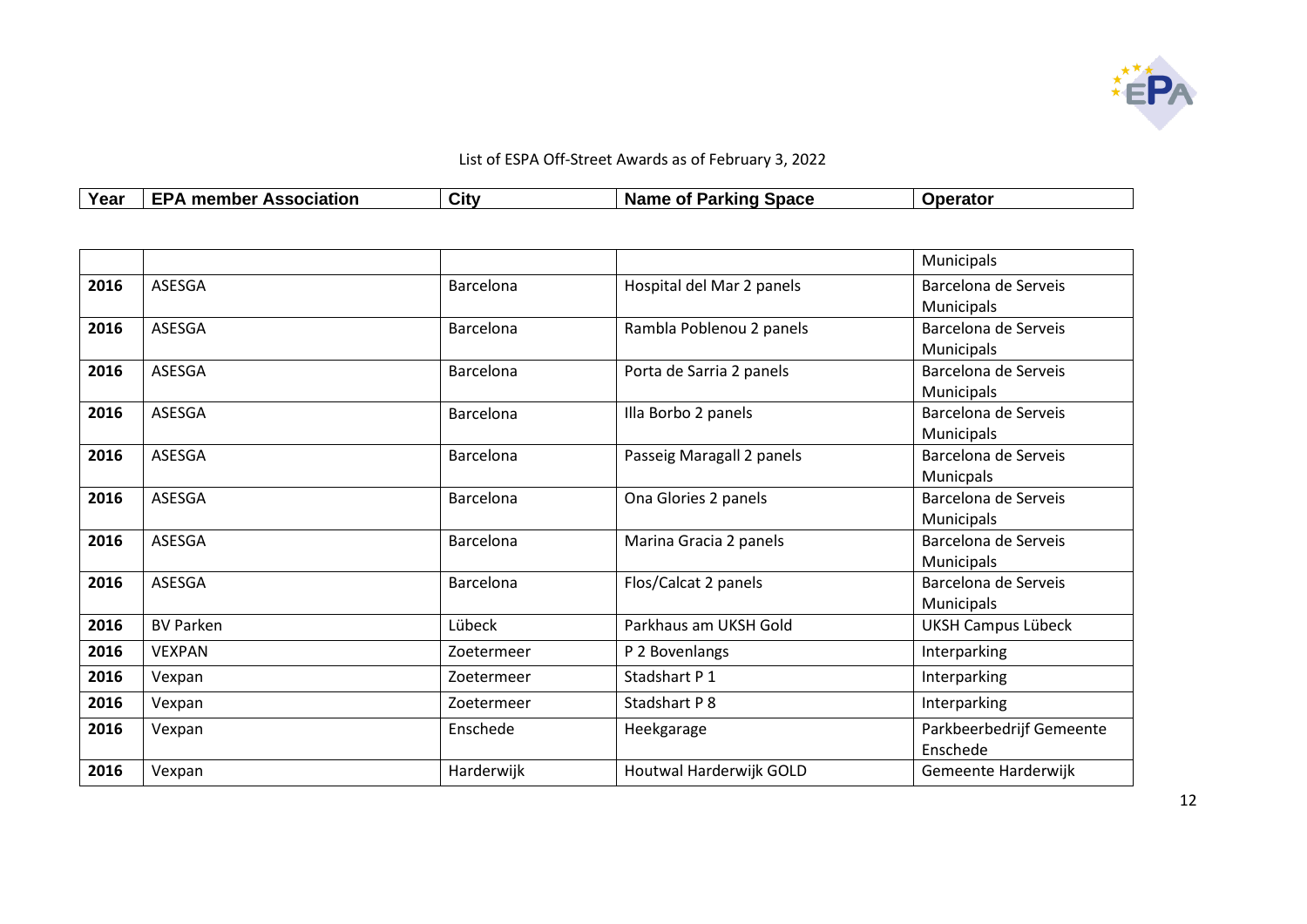

|      | List of ESPA Off-Street Awards as of February 3, 2022 |      |                       |                 |  |  |
|------|-------------------------------------------------------|------|-----------------------|-----------------|--|--|
| Year | <b>EPA member Association</b>                         | City | Name of Parking Space | <b>Operator</b> |  |  |

| 2016 | Vexpan               | Amsterdam    | Mercatorplein Amsterdam           | Gemeente Amsterdam |
|------|----------------------|--------------|-----------------------------------|--------------------|
| 2016 | Vexpan               | Amsterdam    | Mercatorplein Amsterdam           | Gemeente Amsterdam |
| 2016 | Vexpan               | Assen        | De Nieuwe Kolk Assen              | Interparking       |
| 2016 | Vexpan               | Assen        | Citadel Assen                     | Interparking       |
| 2016 | <b>BV Parken</b>     | Düsseldorf   | Parkhaus Hagemann                 | Parkhaus Hagemann  |
| 2015 | <b>Parking Swiss</b> | <b>Bern</b>  | Bahnhof Parking Bern (8 Gold)     |                    |
| 2015 | <b>Parking Swiss</b> | Zofingen     | Altstadt/Bahnhof                  |                    |
| 2015 | <b>Parking Swiss</b> | Zürich       | <b>City Parking Gessner Allee</b> |                    |
| 2015 | <b>Parking Swiss</b> | St. Gallen   | <b>Einstein Parking</b>           |                    |
| 2015 | <b>Parking Swiss</b> | Bern         | Insel parking                     |                    |
| 2015 | <b>Parking Swiss</b> | Lausanne     | P+R de Vennes                     |                    |
| 2015 | <b>Parking Swiss</b> | St. Gallen   | Raiffeisen-Zentrum                |                    |
| 2015 | <b>Parking Swiss</b> | Thun         | Parkhaus City West Thun           |                    |
| 2015 | <b>Parking Swiss</b> | Luzern       | Parkhaus Kesselturm               |                    |
| 2015 | <b>Parking Swiss</b> | Lichtensteig | Parkhaus Wolfhaldenpark           |                    |
| 2015 | <b>Parking Swiss</b> | Bern         | Parking Casino                    |                    |
| 2015 | <b>Parking Swiss</b> | Lausanne     | Parking de Mons Repos SA          |                    |
| 2015 | <b>Parking Swiss</b> | Lausanne     | Parking du Centre                 |                    |
| 2015 | <b>Parking Swiss</b> | Lausanne     | Parking Port d'Ouchy              |                    |
| 2015 | <b>Parking Swiss</b> | <b>Bern</b>  | <b>Rathaus Parking</b>            |                    |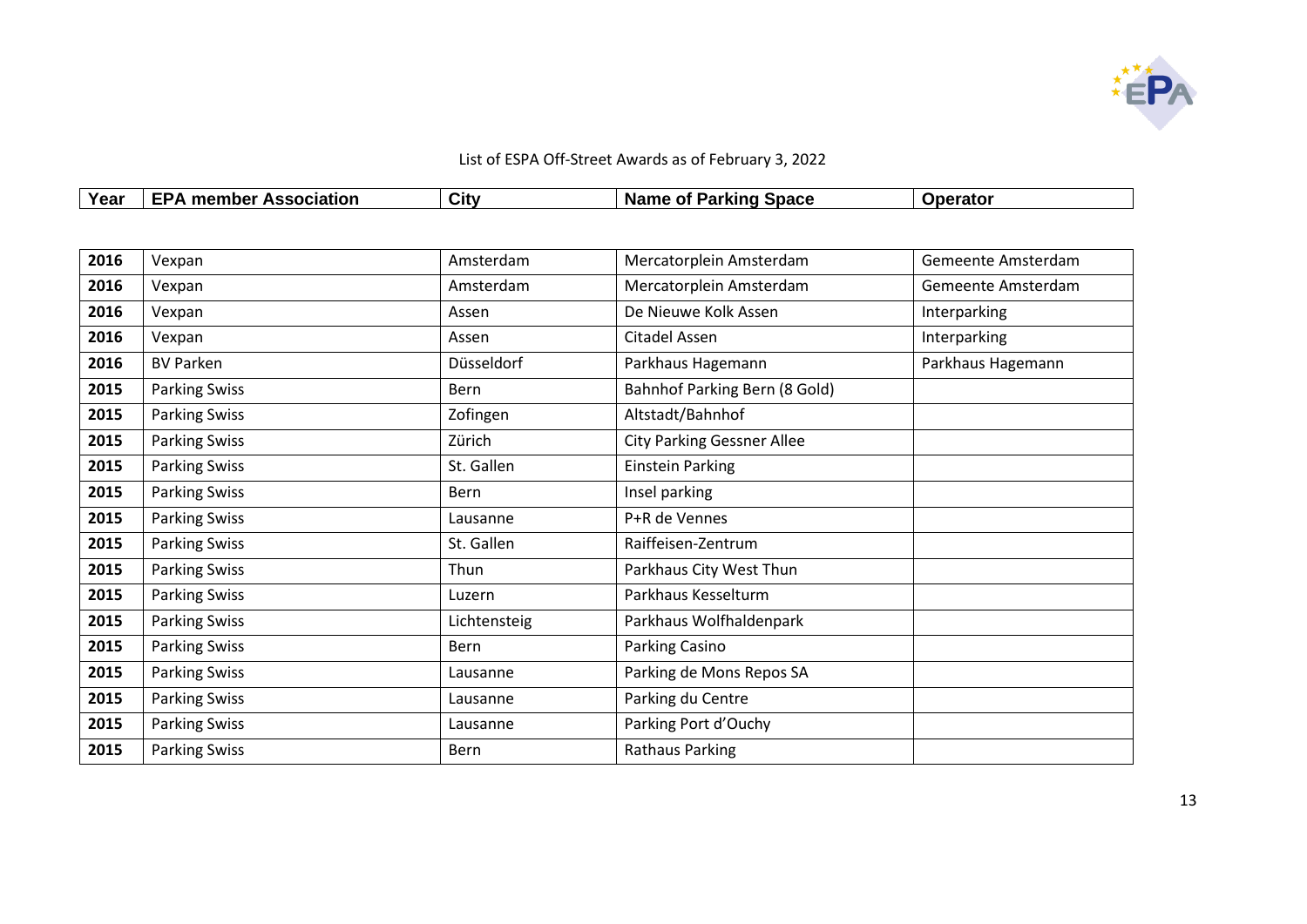

| List of ESPA Off-Street Awards as of February 3, 2022 |                               |      |                       |                 |  |  |
|-------------------------------------------------------|-------------------------------|------|-----------------------|-----------------|--|--|
| Year                                                  | <b>EPA member Association</b> | City | Name of Parking Space | <b>Operator</b> |  |  |

| 2015 | <b>Parking Swiss</b> | Geneve     | <b>Parking Saint-Antoine</b> |                            |
|------|----------------------|------------|------------------------------|----------------------------|
| 2015 | <b>Parking Swiss</b> | Geneve     | Parking Cornavin             |                            |
| 2015 | <b>Parking Swiss</b> | Geneve     | P+R Geneve Plage             |                            |
| 2015 | <b>Parking Swiss</b> | Geneve     | <b>Parking Les Remparts</b>  |                            |
| 2015 | <b>Parking Swiss</b> | Nyon       | Parking de la Duche          |                            |
| 2015 | ASESGA               | Barcelona  | Parking Plaza de les Arts    | <b>BSM</b>                 |
| 2015 | ASESGA               | Valencia   | Hospital la Fe               | Interparking Hispania S.A. |
| 2015 | ASESGA               | Vic        | <b>Hospital VIC</b>          | Interparking Hispania S.A. |
| 2015 | ASESGA               | Barcelona  | Creu Roja                    | Interparking Hispania S.A. |
| 2015 | ASESGA               | Tarragona  | <b>URV</b>                   | Interparking Hispania S.A. |
| 2015 | <b>BV Parken</b>     | München    | Hopfenpost                   | Contipark                  |
| 2015 | <b>BV Parken</b>     | Zwickau    | Parkhauszentrum              | Contipark                  |
| 2015 | <b>BV Parken</b>     | Hannover   | PH Rundestraße               | Contipark                  |
| 2015 | <b>BV Parken</b>     | Paderborn  | Liborigalerie                | Contipark                  |
| 2015 | <b>BV Parken</b>     | Regensburg | Catra Regina Center          | Contipark                  |
| 2015 | <b>BV Parken</b>     | Hannover   | Justizzentrum                | Contipark                  |
| 2015 | Vexpan               | Katwijk    | Boulevard Zeezijde           | Gemeente Katwijk           |
| 2015 | Vexpan               | Den Bosch  | Parkeergarage St. Jan GOLD   | Gemeente S-Hertogenbosch   |
| 2015 | Vexpan               | Dordrecht  | Energiehuis                  | Gemeente Dordrecht         |
| 2015 | Vexpan               | Amsterdam  | P1 VUmc                      | Interparking               |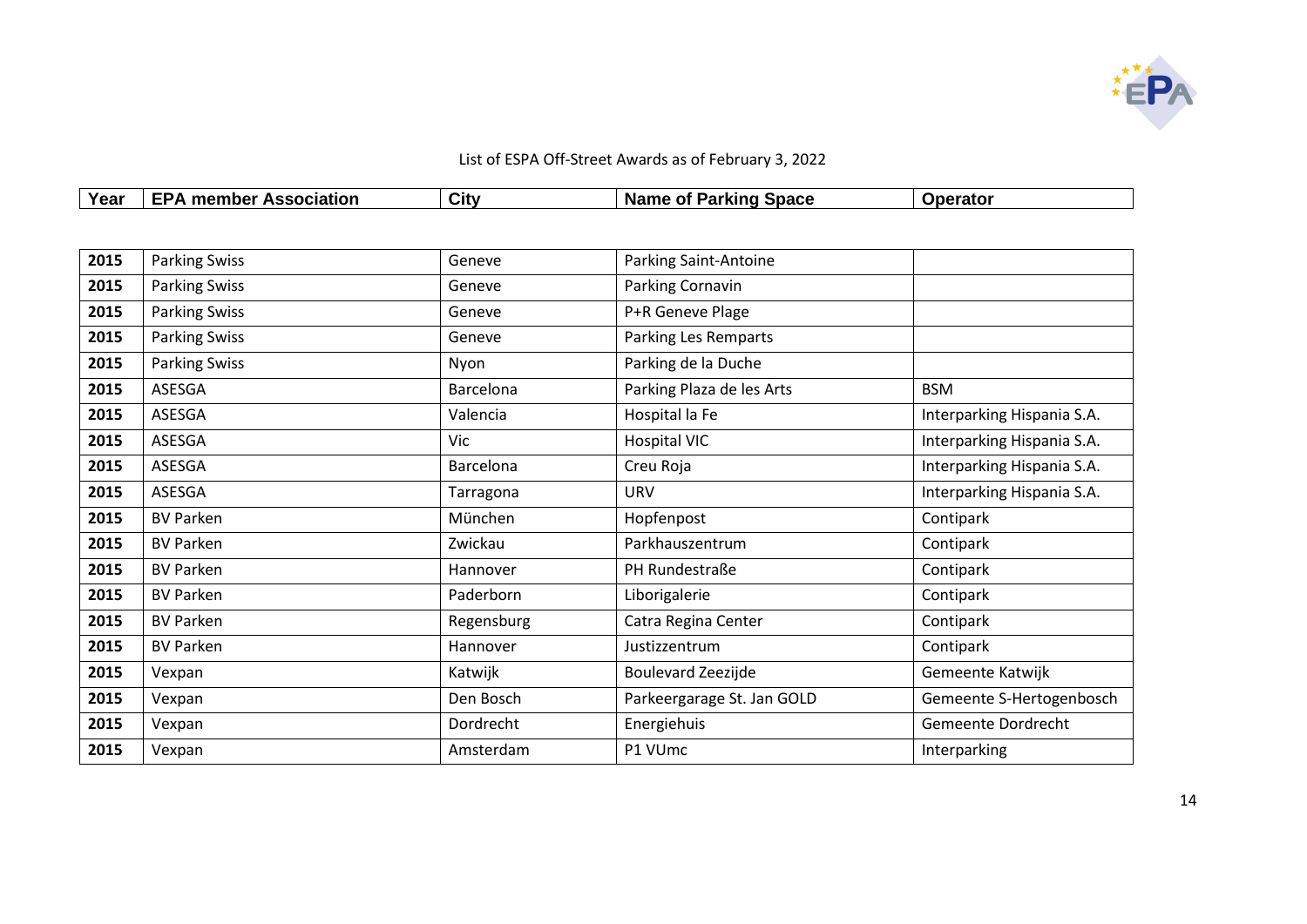

| List of ESPA Off-Street Awards as of February 3, 2022 |                               |      |                              |                 |  |
|-------------------------------------------------------|-------------------------------|------|------------------------------|-----------------|--|
| Year                                                  | <b>EPA member Association</b> | City | <b>Name of Parking Space</b> | <b>Operator</b> |  |

| 2015 | Vexpan                            | Rotterdam     | Ikazia              | Q-Park                 |
|------|-----------------------------------|---------------|---------------------|------------------------|
| 2015 | Vexpan                            |               | Beukenhorst         | Huber Car Park Systems |
| 2015 | Vexpan                            |               |                     |                        |
| 2015 | Vexpan                            |               |                     |                        |
| 2015 | Vexpan                            |               |                     |                        |
| 2015 | Fed. Belg.                        | Antwerp       | Centraal            | Interparking           |
| 2015 | <b>Belgian Parking Federation</b> | Antwerp       | De Keyser           | Interparking           |
| 2015 | <b>Belgian Parking Federation</b> | Antwerp       | Horta               | Interparking           |
| 2015 | <b>Belgian Parking Federation</b> | Antwerp       | Meir                | Interparking           |
| 2015 | <b>Belgian Parking Federation</b> | Antwerp       | Stadsschouwburg     | Interparking           |
| 2015 | <b>Belgian Parking Federation</b> | Antwerp       | Oudaan              | Interparking           |
| 2015 | <b>Belgian Parking Federation</b> | Knokke        | <b>Ijzerparking</b> | Interparking           |
| 2015 | <b>Belgian Parking Federation</b> | Knokke        | Minigolf            | Interparking           |
| 2015 | <b>Belgian Parking Federation</b> | Gent          | Center              | Interparking           |
| 2015 | <b>Belgian Parking Federation</b> | Gent          | Kouter              | Interparking           |
| 2015 | <b>Belgian Parking Federation</b> | Ninove        | Ninia               | Interparking           |
| 2015 | <b>Belgian Parking Federation</b> | Aalst         | Hopmarkt            | Interparking           |
| 2015 | <b>Belgian Parking Federation</b> | <b>Bruges</b> | Katelijne           | Interparking           |
| 2015 | <b>Belgian Parking Federation</b> | <b>Bruges</b> | Station             | Interparking           |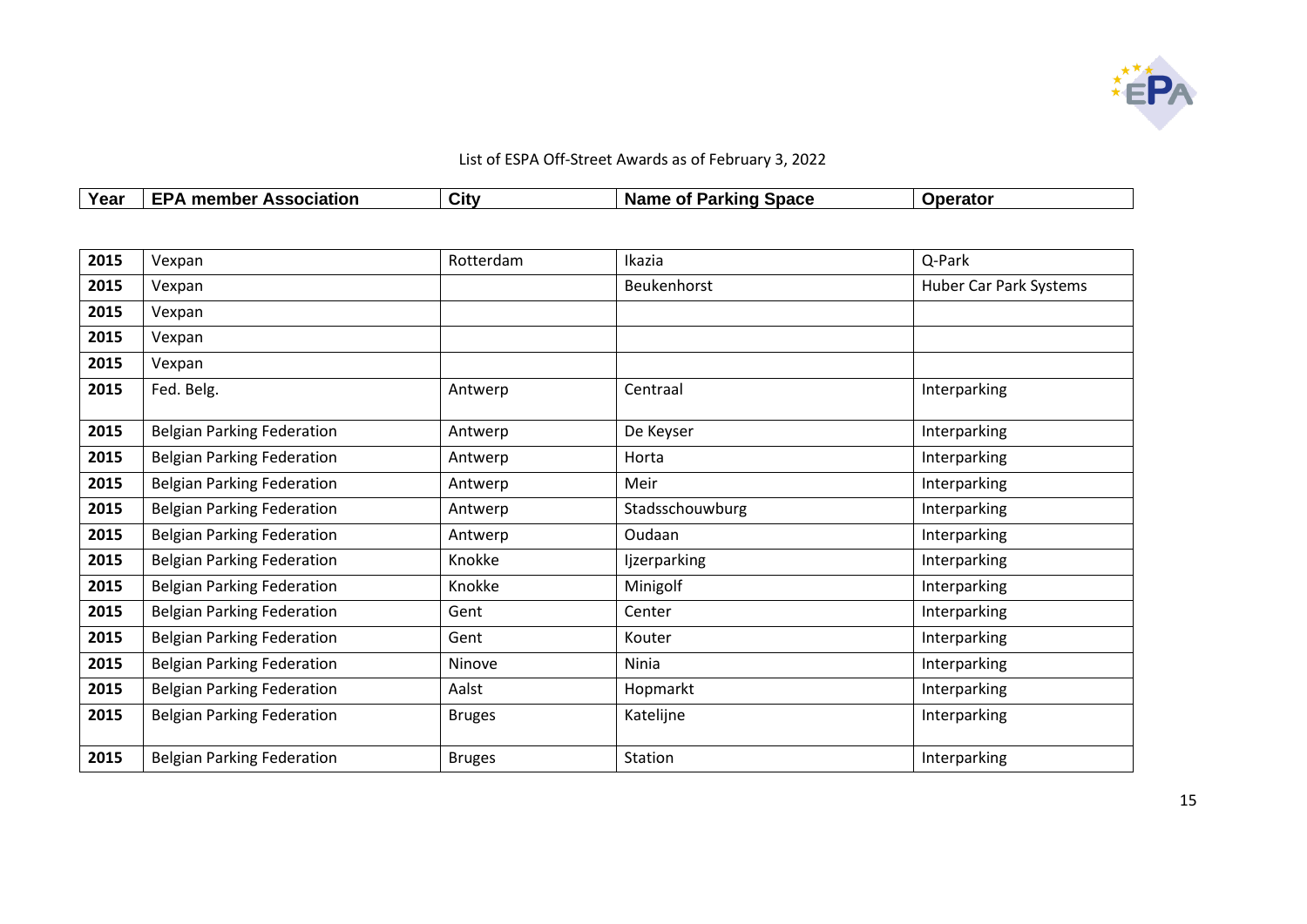

| List of ESPA Off-Street Awards as of February 3, 2022 |                               |      |                              |          |  |
|-------------------------------------------------------|-------------------------------|------|------------------------------|----------|--|
| Year                                                  | <b>EPA member Association</b> | City | <b>Name of Parking Space</b> | Operator |  |

| 2015 | <b>Belgian Parking Federation</b> | <b>Brussels</b> | Botanique St. Jean                               | Interparking               |
|------|-----------------------------------|-----------------|--------------------------------------------------|----------------------------|
| 2015 | <b>Belgian Parking Federation</b> | <b>Brussels</b> | City II                                          | Interparking               |
| 2015 | <b>Belgian Parking Federation</b> | <b>Brussels</b> | Passage 44                                       | Interparking               |
| 2015 | <b>BV Parken</b>                  | Parkhaus Garage | Hagemann Düsseldorf                              | 2 x Gold                   |
| 2015 | Vexpan                            | Rotterdam       | Markthal 3 x GOLD                                | Interparking               |
| 2014 | <b>AIPARK</b>                     | Bologna (2014)  | Bologna Centrale P1                              | Metropark                  |
| 2014 | <b>FNMS</b>                       | Paris           | Clichy Montmartre                                | <b>Interparking France</b> |
| 2014 | <b>FNMS</b>                       | Paris           | Chauchat-Drouot                                  | Interparking France        |
| 2014 | <b>FNMS</b>                       | Paris           | Tour Montparnasse                                | <b>Interparking France</b> |
| 2014 | ANEPE, Portugal                   |                 | Parque de Estacionamento Alves Redol-<br>Tecnico |                            |
| 2014 | ANEPE, Portugal                   |                 | Parque de Estastionamento Casa da<br>Musica      |                            |
| 2014 | ASESGA                            | Barcelona       | Padilla-Plaza de les Arts                        | <b>BSM</b>                 |
| 2014 | ASESGA                            | Madrid          | Velasquez-Ayala                                  | Interparking Hispania S.A. |
| 2014 | ASESGA                            | Santander       | Castelar                                         | Interparking Hispania S.A. |
| 2014 | <b>ASESGA</b>                     | Madrid          | Diego de León                                    | Interparking Hispania S.A. |
| 2014 | ASESGA                            | Santander       | Esperanza                                        | Interparking Hispania S.A. |
| 2014 | ASESGA                            | Madrid          | Hospital La Paz                                  | Interparking Hispania S.A. |
| 2014 | <b>Parking Swiss</b>              | Bern            | <b>Bahnhof Parking Bern</b>                      |                            |
| 2014 | <b>Parking Swiss</b>              | <b>Bern</b>     | Parking City West Bern                           |                            |
|      |                                   |                 |                                                  |                            |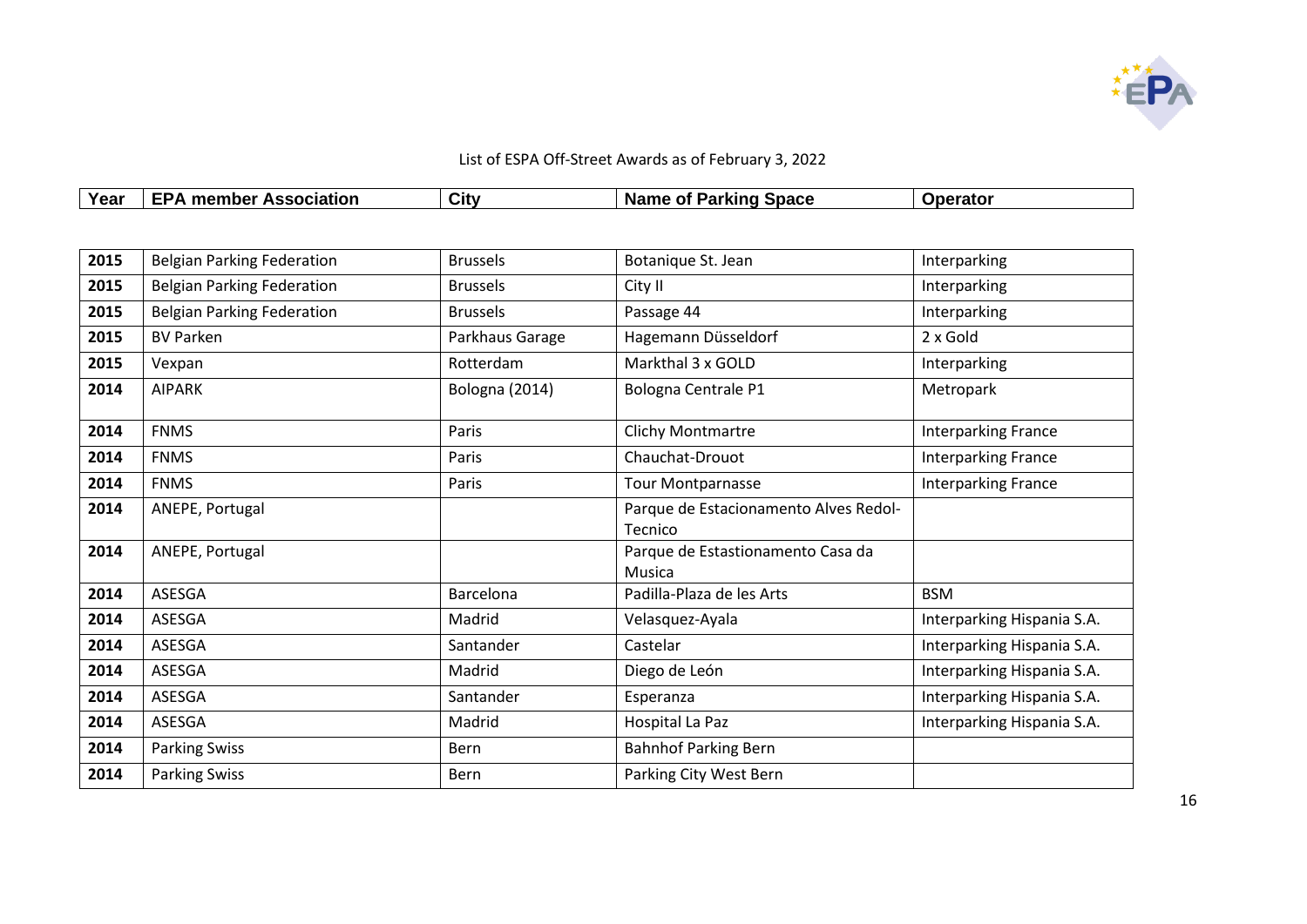

| List of ESPA Off-Street Awards as of February 3, 2022 |                               |      |                              |                 |  |
|-------------------------------------------------------|-------------------------------|------|------------------------------|-----------------|--|
| Year                                                  | <b>EPA member Association</b> | City | <b>Name of Parking Space</b> | <b>Operator</b> |  |

| 2014 | Vexpan                            | Leiden          | Morspoort                  | Gemeente Leiden                               |
|------|-----------------------------------|-----------------|----------------------------|-----------------------------------------------|
| 2014 | Vexpan                            | Rotterdam       | Markthal                   | Interparking                                  |
| 2014 | Vexpan                            | Eindhoven       | Meerrijk                   | <b>ASR Vastgoed Ontwikkeling</b><br><b>NV</b> |
| 2014 | Vexpan                            | Groningen       | Carpark Damsterdiep        | Interparking                                  |
| 2014 | Vexpan                            | Groningen       | Carpark Damsterdiep        | Interparking                                  |
| 2014 | BPA, UK                           | London          | <b>Westfield Stratford</b> | <b>Secure Parking</b>                         |
| 2014 | <b>BV Parken</b>                  | Düsseldorf      | Parkgarage Hagemann        |                                               |
| 2014 | <b>BV Parken</b>                  | Hamburg         | Holiday Plus Parken        | <b>SSN Group</b>                              |
| 2014 | <b>BV Parken</b>                  | Paderborn       | <b>Volksbank Paderborn</b> | Volksbank Paderborn                           |
| 2014 | <b>BPA</b>                        | London          | Westfield London           | <b>Secure Parking</b>                         |
| 2014 | <b>Belgian Parking Federation</b> | Antwerpen       | Groenplaats                | Vinci                                         |
| 2014 | <b>Belgian Parking Federation</b> | <b>Brussels</b> | Flagley                    | Vinci                                         |
| 2014 | <b>Belgian Parking Federation</b> | Oostende        | Zeeparking                 | Vinci                                         |
| 2014 | <b>Belgian Parking Federation</b> | Mechelen        | <b>Grote Markt</b>         | Vinci                                         |
| 2014 | <b>Belgian Parking Federation</b> | <b>Brussels</b> | Albertina Square           | Interparking                                  |
| 2014 | <b>Belgian Parking Federation</b> | <b>Brussels</b> | Hallepoort                 | Interparking                                  |
| 2014 | <b>Belgian Parking Federation</b> | <b>Brussels</b> | 2 Portes                   | Interparking                                  |
| 2014 | <b>Belgian Parking Federation</b> | <b>Brussels</b> | Zavel Polaert              | Interparking                                  |
| 2014 | <b>Belgian Parking Federation</b> | <b>Brussels</b> | Stockel                    | Interparking                                  |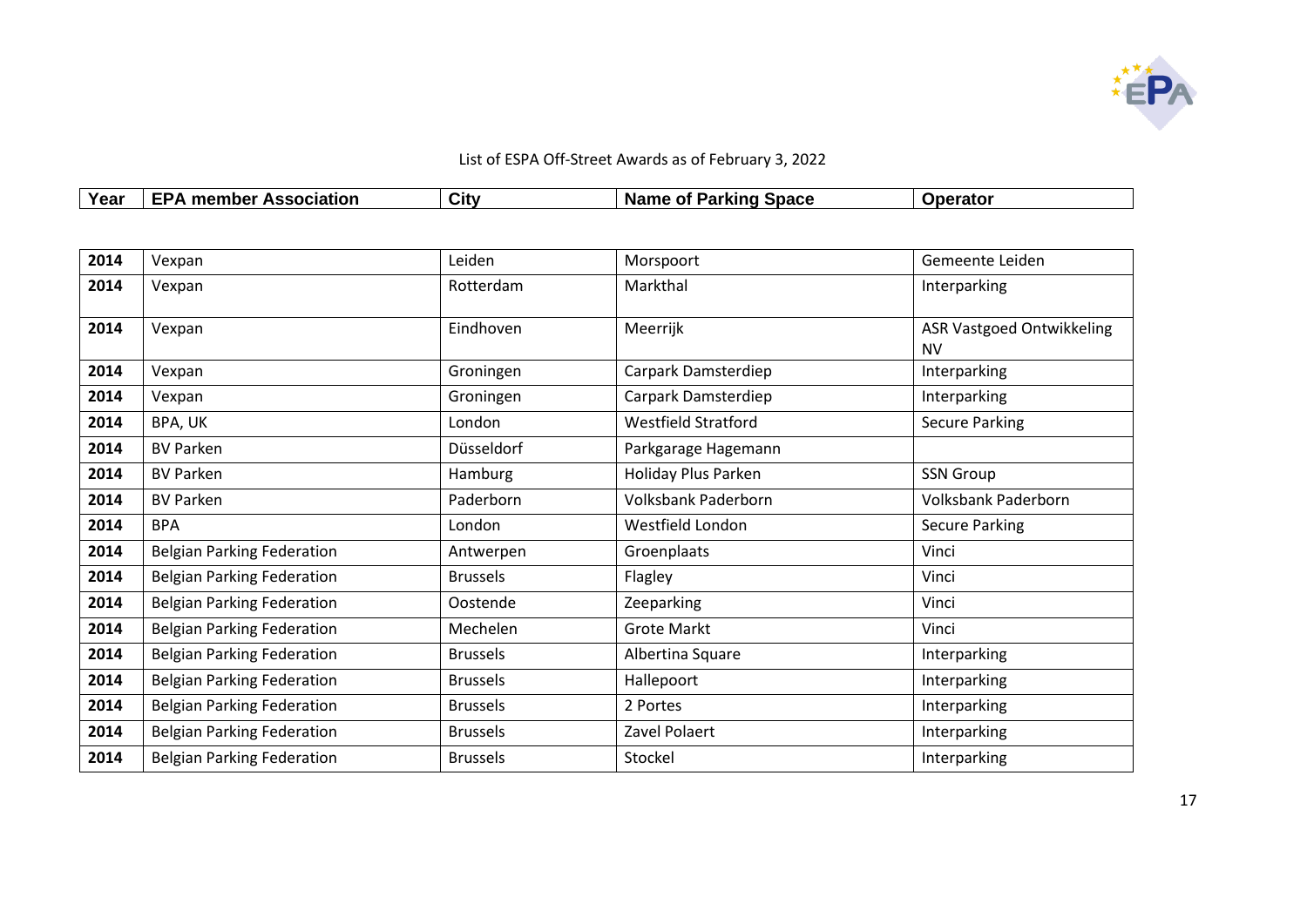

| List of ESPA Off-Street Awards as of February 3, 2022 |                               |      |                              |                 |  |  |
|-------------------------------------------------------|-------------------------------|------|------------------------------|-----------------|--|--|
| Year                                                  | <b>EPA member Association</b> | City | <b>Name of Parking Space</b> | <b>Operator</b> |  |  |

| 2014 | <b>Belgian Parking Federation</b> | <b>Brussels</b> | Woluwe                 | Interparking |
|------|-----------------------------------|-----------------|------------------------|--------------|
| 2014 | <b>Belgian Parking Federation</b> | <b>Brussels</b> | <b>Grote Markt</b>     | Interparking |
| 2014 | <b>Belgian Parking Federation</b> | Liege           | City                   | Interparking |
| 2014 | <b>Belgian Parking Federation</b> | Namen           | Beffroi                | Interparking |
| 2014 | <b>Belgian Parking Federation</b> | <b>Brussels</b> | Stephania              | Interparking |
| 2014 | <b>Belgian Parking Federation</b> | <b>Brussels</b> | <b>Munt Monnaie</b>    | Interparking |
| 2014 | <b>BV Parken</b>                  | Stralsund       | Rathausplatz           | Contipark    |
| 2014 | <b>BV Parken</b>                  | Hamburg         | Elbarcaden             | Contipark    |
| 2014 | <b>BV Parken</b>                  | Solingen        | <b>Shopping Center</b> | Contipark    |
| 2014 | <b>BV Parken</b>                  | Hilden          | <b>Itter Karree</b>    | Contipark    |
| 2014 | <b>BV Parken</b>                  | <b>Berlin</b>   | Leibnitz Kolonaden     | Contipark    |
| 2014 | <b>BV Parken</b>                  | Hamburg         | Hauptbahnhof           | Contipark    |
| 2014 | <b>BV Parken</b>                  | Hamburg         | Hamburger Meile        | Contipark    |
| 2014 | <b>BV Parken</b>                  | München         | Hauptbahnhof           | Contipark    |
| 2014 | <b>BV Parken</b>                  | München         | Stachus                | Contipark    |
| 2014 | <b>BV Parken</b>                  | <b>Berlin</b>   | Südkreuz               | Contipark    |
| 2014 | <b>Belgian Parking Federation</b> | <b>Brussels</b> | Schildknaap            | Interparking |
| 2013 | <b>BV Parken</b>                  | <b>Berlin</b>   | Stilwerk               | Contipark    |
| 2013 | <b>BV Parken</b>                  | <b>Berlin</b>   | Wilmersdorfer Arcaden  | Contipark    |
| 2013 | <b>BV Parken</b>                  | Norderstedt     | Heroldcenter           | Contipark    |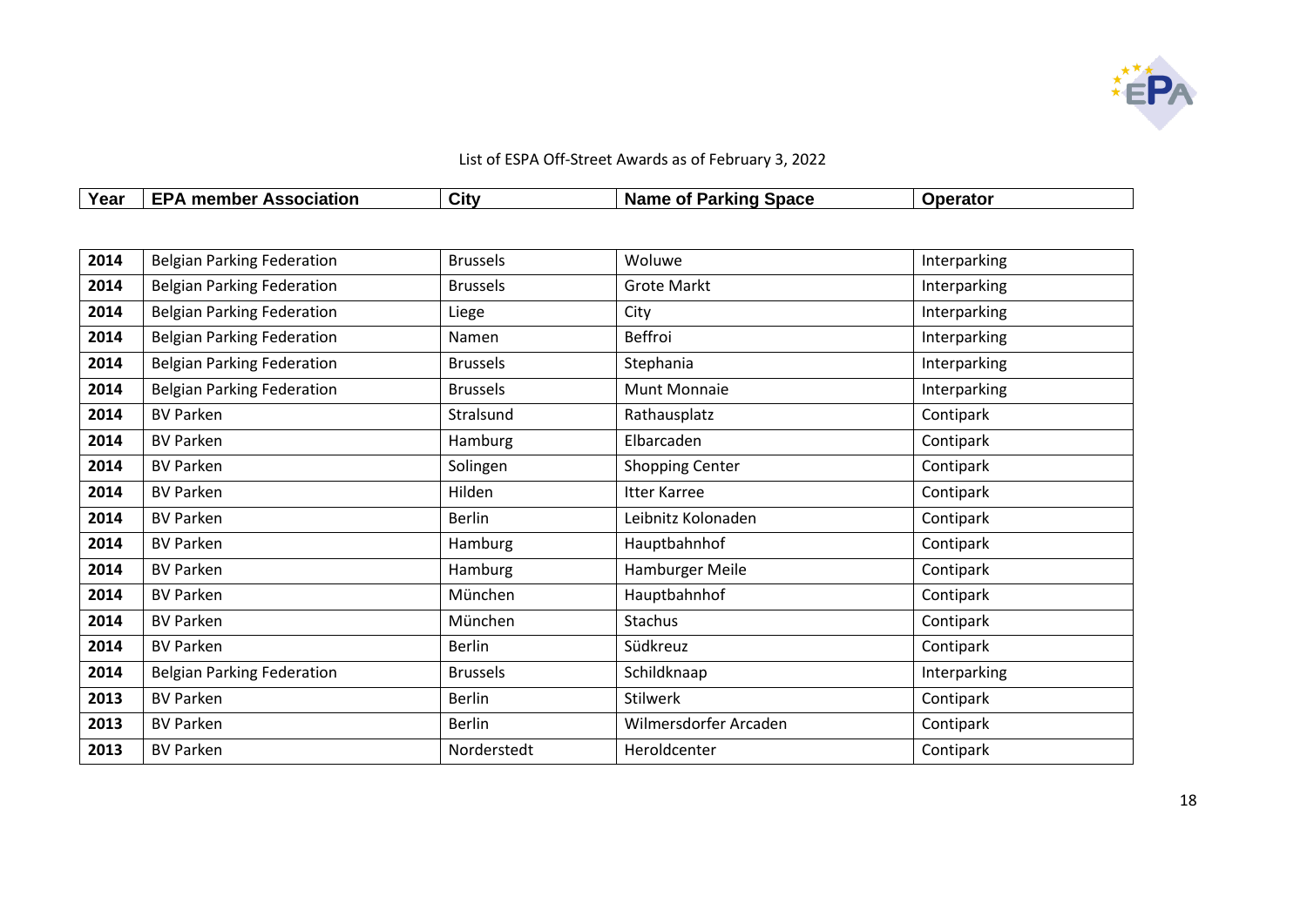

|      | List of ESPA Off-Street Awards as of February 3, 2022 |      |                              |                 |  |  |  |
|------|-------------------------------------------------------|------|------------------------------|-----------------|--|--|--|
| Year | <b>EPA member Association</b>                         | City | <b>Name of Parking Space</b> | <b>Operator</b> |  |  |  |

| 2013 | <b>BV Parken</b>                  | Hamburg               | Tanzende Türme                         | Contipark                  |
|------|-----------------------------------|-----------------------|----------------------------------------|----------------------------|
| 2013 | <b>BV Parken</b>                  | <b>Berlin</b>         | Passauer Srr.                          | Contipark                  |
| 2013 | <b>BV Parken</b>                  | Wolfsburg             | Hauptbahnhof                           | Contipark                  |
| 2013 | <b>BV Parken</b>                  | Herford               | Altstadt                               | Contipark                  |
| 2013 | ASESGA                            | <b>Barcelona</b>      | Illa Raval                             | <b>BSM</b>                 |
| 2013 | ASESGA                            | Barcelona             | Tanatori                               | <b>BSM</b>                 |
| 2013 | ASESGA                            | Barcelona             | Taradellas                             | <b>BSM</b>                 |
| 2013 | ASESGA                            | Jaén                  | PZ Constitucion                        | Interparking Hispania S.A. |
| 2013 | ASESGA                            | Valencia              | Tierno Galván                          | Interparking Hispania S.A. |
| 2013 | ASESGA                            | Cádiz                 | Canalejas                              | Interparking Hispania S.A. |
| 2013 | ASESGA                            | Cádiz                 | San Antonio (Carranza)                 | Interparking Hispania S.A. |
| 2013 | ASESGA                            | Puerto de Santa María | Centro                                 | Interparking Hispania S.A. |
| 2013 | BPA, UK                           | Liverpool             | Q-Park Dale Street                     | Q-Park                     |
| 2013 | <b>Belgian Parking Federation</b> | <b>Brussels</b>       | Brussels Airport P 60 (Discount)       | Interparking               |
| 2013 | <b>Belgian Parking Federation</b> | <b>Brussels</b>       | Brussels Airport P 1 (Front parking)   | Interparking               |
| 2013 | <b>Belgian Parking Federation</b> | <b>Brussels</b>       | Brussels Airport P 3 (Holiday parking) | Interparking               |
| 2013 | <b>FNMS</b>                       | Paris                 | Parc St. Josef                         | Interparking               |
| 2013 | Svepark                           | Gothenburg            |                                        |                            |
| 2013 | <b>VEXPAN</b>                     | Den Haag              | Leidschenhof                           | Interparking               |
| 2013 | Vexpan                            | Dordrecht             | Veemarkt                               | Gemeente Dordrecht         |
| 2013 | Vexpan                            | Veenendaal            | Tricotage                              | Gemeente Veenendaal        |
| 2013 | Vexpan                            | Heerhugowaard         | Stadsplein                             | Interparking               |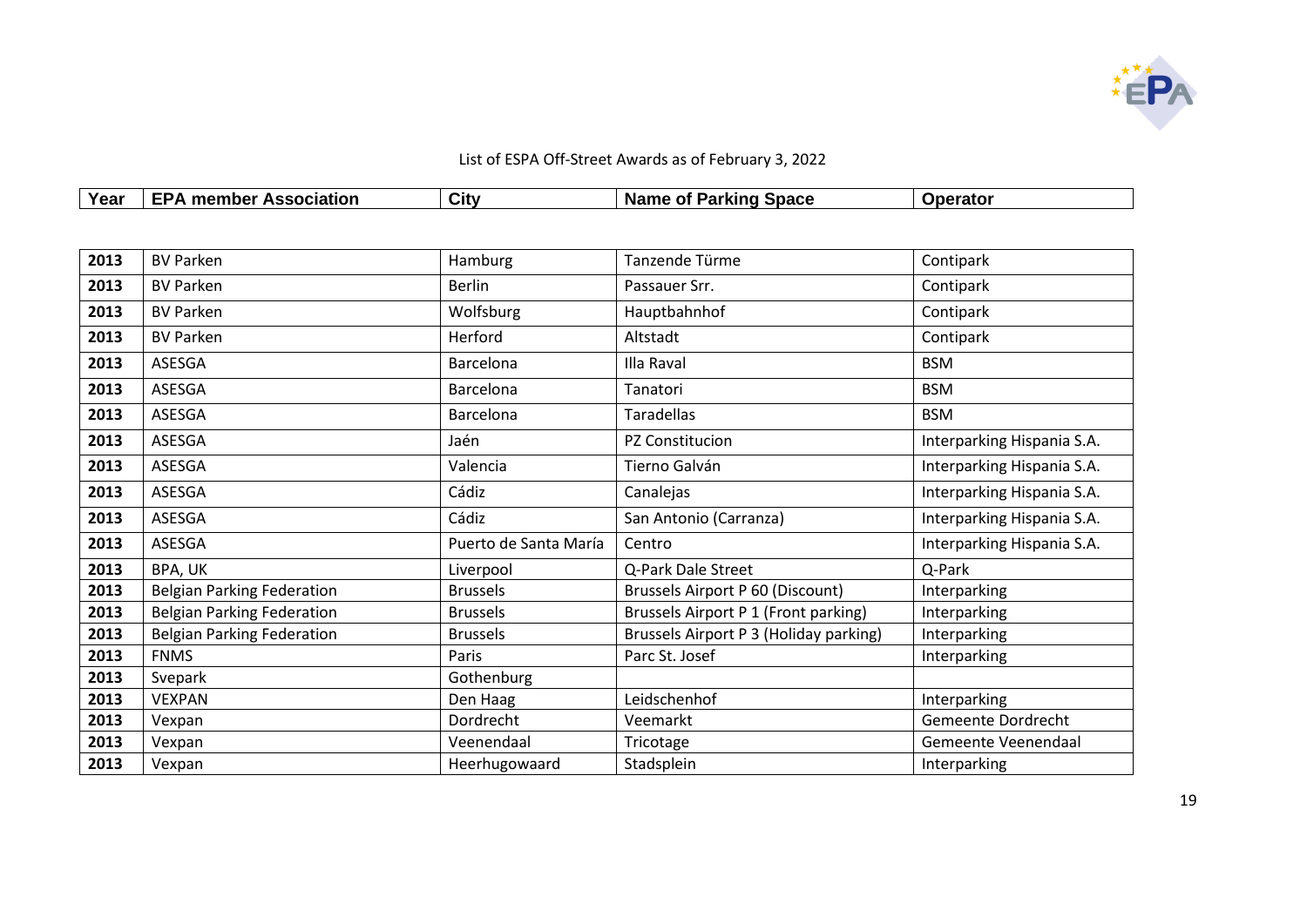

| Year | ociation<br>1DE<br> | $\sim$<br>Citv | Space<br>-Nar<br>.<br>-- | . |
|------|---------------------|----------------|--------------------------|---|

| 2013 | Vexpan                             | Dordrecht      | Spuihaven                 | Gemeente Dordrecht                        |
|------|------------------------------------|----------------|---------------------------|-------------------------------------------|
| 2013 | Vexpan                             | Dordrecht      | Sportboulevard            | Gemeente Dordrecht                        |
| 2013 | Vexpan                             | Dordrecht      | Riedijkshaven             | Gemeente Dordrecht                        |
| 2013 | Vexpan                             | Maastricht     | Mosae Forum               | Q-Park                                    |
| 2013 | Vexpan                             | Amsterdam      | ljdock                    | Wester Ijdock/dhr. M. van<br><b>Delft</b> |
| 2013 | Vexpan                             | Amersfoort     | Eemplein                  | DG Infra+/dhr. C.van Kooten               |
| 2013 | Vexpan                             | Gouda          | <b>Bolwerk</b>            | Q-Park                                    |
| 2013 | Vexpan                             | Oosterhout     | Arendshof                 | Q-Park                                    |
| 2013 | Vexpan                             | Dordrecht      | Achterom                  | Gemeente Dordrecht                        |
| 2013 | <b>AIPARK</b>                      | <b>Brescia</b> | Stazione                  | SINTESI S.p.A.                            |
| 2013 | <b>AIPARK</b>                      | <b>Brescia</b> | Palagiustizia             | SINTESI S.p.A.                            |
| 2013 | <b>AIPARK</b>                      | <b>Brescia</b> | Fossa Bagni               | SINTESI S.p.A.                            |
| 2013 | <b>AIPARK</b>                      | <b>Brescia</b> | Ospedale Nord             | SINTESI S.p.A.                            |
| 2013 | <b>AIPARK</b>                      | Trieste        | Ospedale Maggiore         | SABA ITALIA S.p.A.                        |
| 2013 | <b>AIPARK</b>                      | Cremona        | Piazza Marconi            | SABA ITALIA S.p.A.                        |
| 2013 | <b>AIPARK</b>                      | Perugia        | Giovanni Paolo II         | SABA ITALIA S.p.A.                        |
| 2013 | <b>AIPARK</b>                      | La Spezia      | <b>Centro Stazione</b>    | A.T.C. S.p.A.                             |
| 2013 | <b>AIPARK</b>                      | Padova         | Park Padova Centro        | Interparking Italia                       |
| 2013 | <b>AIPARK</b>                      | Venice         | Venezia Troncusto Parking | Interparking Italia                       |
| 2012 | <b>British Parking Association</b> | London         | Q-Park Chinatown          | Q-Park                                    |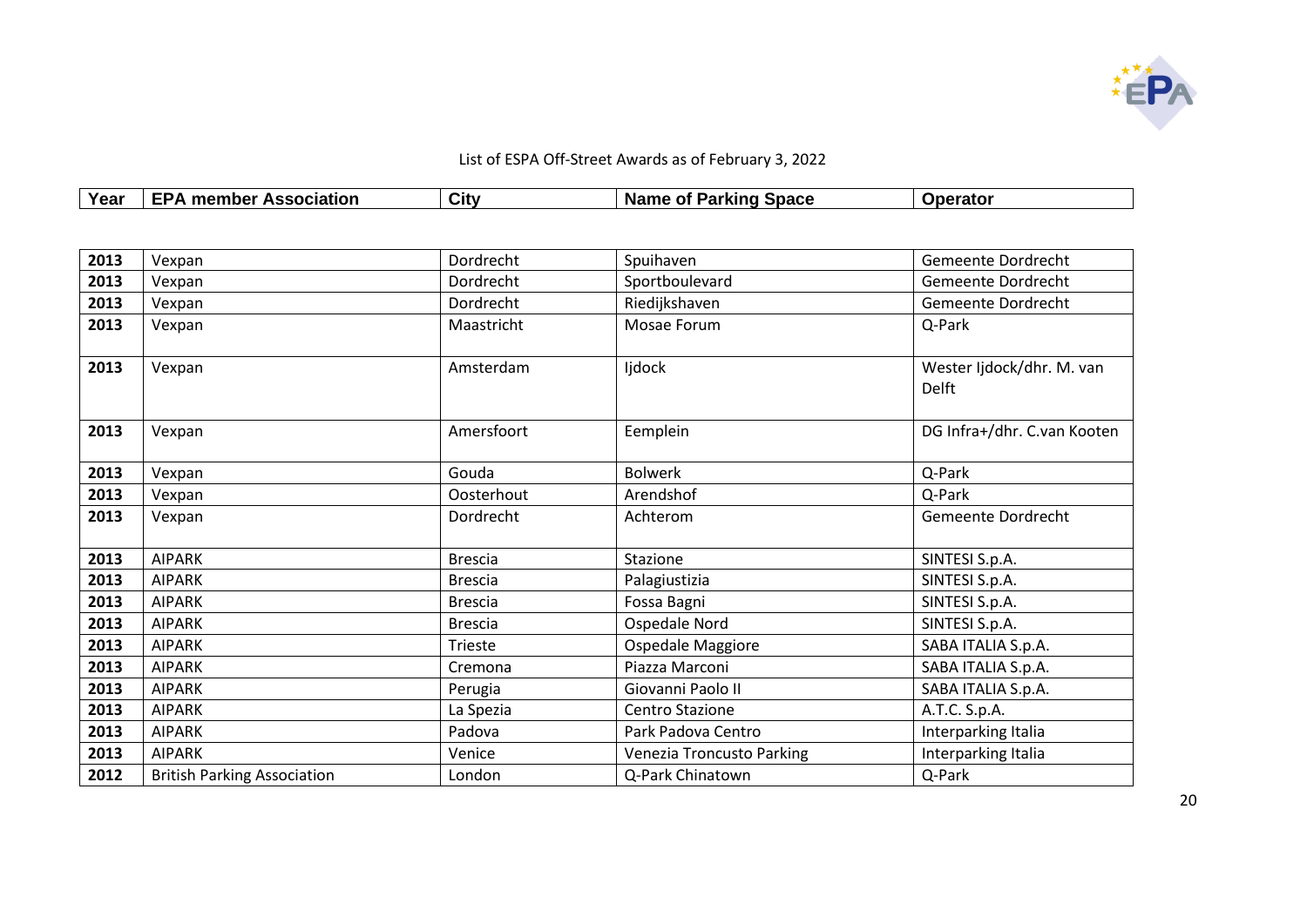

| Year | <b>EPA member Association</b> | Citv | Name of Parking Space | <b>Operator</b> |
|------|-------------------------------|------|-----------------------|-----------------|
|------|-------------------------------|------|-----------------------|-----------------|

| 2012 | <b>BV Parken</b> | <b>Berlin</b>      | <b>Neues Kranzler Eck</b> | Contipark                        |  |
|------|------------------|--------------------|---------------------------|----------------------------------|--|
| 2012 | <b>BV Parken</b> | Düsseldorf         | Parkcenter KÖ             | Hagemann GmbH                    |  |
| 2012 | <b>BV Parken</b> | Gießen             | Gießen Hauptbahnhof       | Contipark                        |  |
| 2012 | <b>BV Parken</b> | Passau             | Donaupassage              | Contipark                        |  |
| 2012 | <b>BV Parken</b> | Reutlingen         | Reutlingen P1             | Contipark                        |  |
| 2012 | <b>BV Parken</b> | Salzburg (Austria) | Forum                     | Contipark                        |  |
| 2012 | <b>BV Parken</b> | Salzburg (Austria) | Arkaden                   | Contipark                        |  |
| 2012 | <b>BV Parken</b> | Salzburg (Austria) | Interspar                 | Contipark                        |  |
| 2012 | <b>BV Parken</b> | Aschaffenburg      | Hauptbahnhof              | Contipark                        |  |
| 2012 | <b>BV Parken</b> | Freiburg           | Bahnhofszeile             | Contipark                        |  |
| 2012 | <b>BV Parken</b> | Gelsenkirchen      | Domplatte                 | Contipark                        |  |
| 2012 | <b>BV Parken</b> | Zwickau            | Zwickau Arkaden           | Contipark                        |  |
| 2012 | <b>VEXPAN</b>    | Amsterdam          | ACTA (VU Medisch centrum) | Interparking                     |  |
| 2012 | <b>VEXPAN</b>    | Eindhoven          | Meerrijk                  | <b>ASR Vastgoed Ontwikkeling</b> |  |
| 2012 | <b>VEXPAN</b>    | Eindhoven          | <b>Heuvel Galerie</b>     | Q-Park                           |  |
| 2012 | <b>VEXPAN</b>    | Groningen          | Centrum                   | Interparking                     |  |
| 2012 | <b>VEXPAN</b>    | Nieuwegein         | Stadshuis                 | Gemeente Nieuwegein              |  |
| 2012 | <b>VEXPAN</b>    | Nieuwegein         | <b>Het Theater</b>        | Gemeente Nieuwegein              |  |
| 2012 | <b>VEXPAN</b>    | Utrecht            | Rijnkade                  | Interparking                     |  |
| 2012 | Vexpan           | Nijverdal          | Henri Dunant              | Gemeente Hellendoorn             |  |
|      |                  |                    |                           |                                  |  |
| 2012 | <b>VEXPAN</b>    | Roermond           | Stationspark              | Gemeente Roermond                |  |
|      |                  |                    |                           |                                  |  |
| 2012 | <b>VEXPAN</b>    | Roermond           | Kazerneplein              | Gemeente Roermond                |  |
| 2012 | <b>VEXPAN</b>    | Winschoten         | t Rond                    | Interparking                     |  |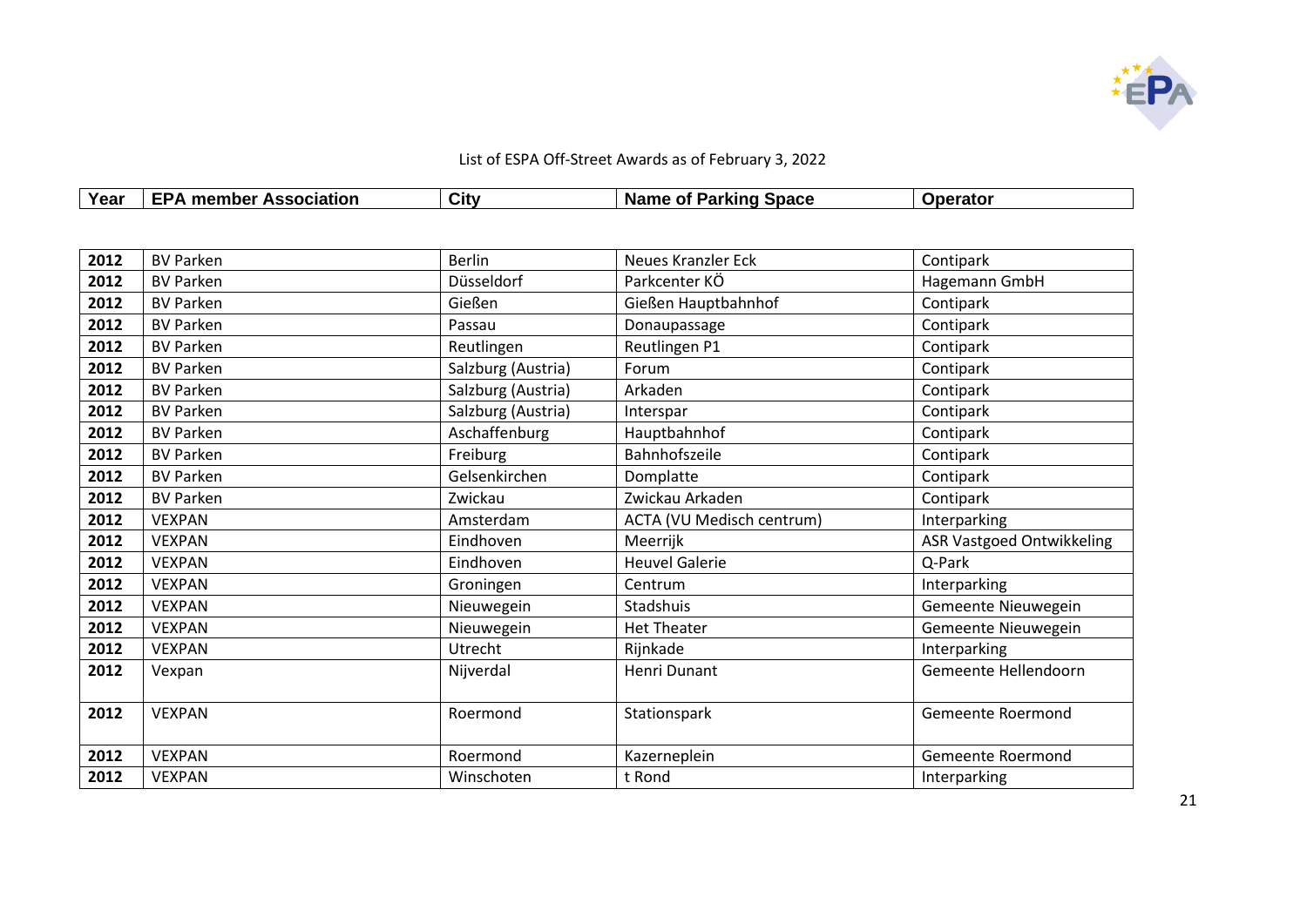

| Year | <b>EPA member Association</b> | Citv | <b>Name of Parking Space</b> | <b>Operator</b> |
|------|-------------------------------|------|------------------------------|-----------------|
|      |                               |      |                              |                 |

| 2011 | BPA, UK              | Gloucester    | Gloucester Quays Car Park            | <b>Excel Parking Services</b> |
|------|----------------------|---------------|--------------------------------------|-------------------------------|
| 2011 | <b>BV Parken</b>     | Münster       | Aegidiimarkt                         | <b>WBI Münster</b>            |
| 2011 | <b>BV Parken</b>     | Münster       | Theater                              | WBI Münster                   |
| 2011 | <b>BV Parken</b>     | Münster       | Bahnhofstr                           | WBI Münster                   |
| 2011 | <b>BV Parken</b>     | Münster       | <b>Bremer Platz</b>                  | WBI Münster                   |
| 2011 | <b>BV Parken</b>     | Münster       | Engelenschanze                       | WBI Münster                   |
| 2011 | <b>BV Parken</b>     | Münster       | Münster-Arkaden                      | WBI Münster                   |
| 2011 | <b>BV Parken</b>     | Münster       | Alter Steinweg                       | WBI Münster                   |
| 2011 | <b>BV Parken</b>     | Münster       | Stubengasse                          | WBI Münster                   |
| 2011 | <b>Parking Swiss</b> | Thun          | Parkhaus City Nord                   |                               |
| 2011 | <b>Parking Swiss</b> | Thun          | Parkhaus City West                   |                               |
| 2011 | <b>Parking Swiss</b> | Lichtensteig  | Parkhaus Wolfhaldenpark              |                               |
| 2011 | <b>Parking Swiss</b> | Zofingen      | Bahnhof-Parking                      |                               |
| 2011 | <b>Parking Swiss</b> | St. Gallen    | Raiffaisen-Zentrum                   |                               |
| 2011 | <b>Parking Swiss</b> | Bern          | <b>Rathaus Parking</b>               |                               |
| 2011 | <b>Parking Swiss</b> | Bern          | <b>Bahnhof Parking</b>               |                               |
| 2011 | <b>Parking Swiss</b> | <b>Bern</b>   | <b>Insel Parking</b>                 |                               |
| 2011 | <b>Parking Swiss</b> | Lausanne      | Parking du Centre SA                 |                               |
| 2011 | <b>Parking Swiss</b> | Lausanne      | Parking de la Place de la Navigation |                               |
| 2011 | <b>VEXPAN</b>        | Utrecht       | Moreelsepark                         | Interparking                  |
| 2011 | <b>VEXPAN</b>        | Utrecht       | Radboud                              | Interparking                  |
| 2011 | <b>VEXPAN</b>        | Hoofddorp     | Vier Meren                           | Interparking                  |
| 2011 | <b>VEXPAN</b>        | Arnhem        | Rijnstate                            | Interparking                  |
| 2011 | <b>VEXPAN</b>        | Heerhugowaard | Zuidtangent                          | Interparking                  |